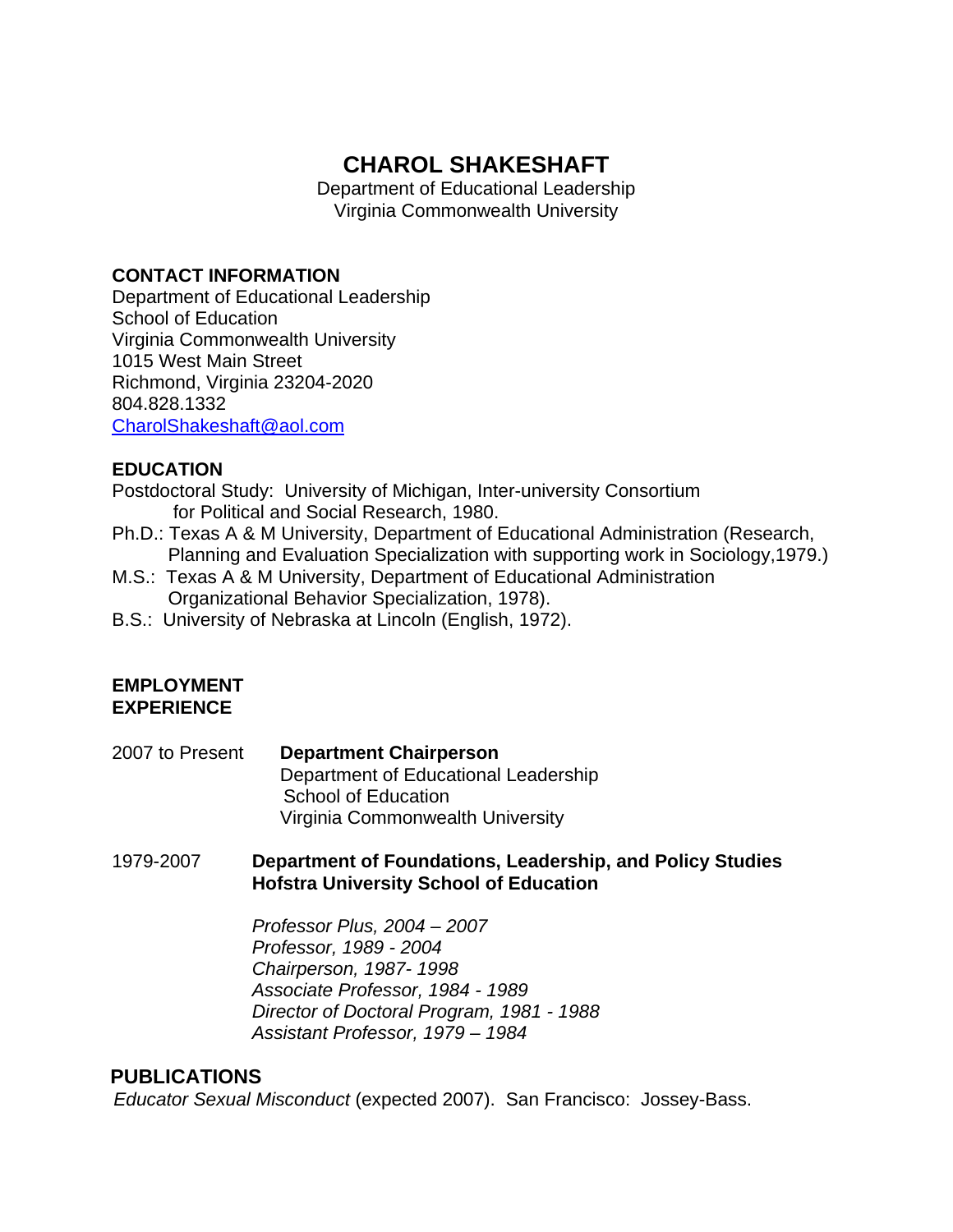- Sexual harassment of boys and girls, (expected 2007). *Encyclopedia of Gender and Education*. B. Banks, (ed)., Greenwood Press.
- Increasing Gender Equity in Educational Leadership (2007 expected publication), in *Handbook of Gender Equity*, S. Klein, ed., New Jersey: Lawrence Earlbaum Associates (with B. Irby, G. Brown, M. Grogan, and J. Ballenger).
- Gender and Educational Management, in The Sage Handbook of Gender and Education, (2006). C. Skelton, B. Francis, & L. Smulyan, eds. London: Sage Publications.
- Educator Sexual Misconduct, *The American High School: An Encyclopedia*, Kathryn M. Borman, Spencer E. Cahill and Bridge A. Cotner (Eds.) Greenwood Press: In Press.
- What is needed to resolve the social and critical issues affecting large scale reform? Macro change demands Micro Involvement. *Journal of Educational Change*. 2004, 1-4.
- *Educator Sexual Misconduct with Students: A Synthesis of Existing Literature on Prevalence*, Planning and Evaluation Service, Office of the Undersecretary, US Department of Education. 2004.
- *Should Public School Students Wear Uniforms. (*2003, Reprint) Holt Reader 2003, grade 8. New York: Holt, Rinehart and Winston.
- Educator Sexual Abuse (Spring 2003). *Hofstra Horizons.*
- In God We Trust: All Others Bring Data. *School Business Affairs*. January 2003. (with D. Mann).
- The Shadowy Side of Adjunct Teaching*, The School Administrator*, November 2002. Sexual Violence in Schools. In *Defining and Redefining Gender Equity in Educatio*n.
- J. Koch and B. Irby (Eds.). Greenwich, CT: Information Age Publishing. 2002. Choosing the Right Technology. *The School Administrator*. January 2002.
	- (with D. Mann, J. Becker and K. Sweeney).
- Perceptions of Technology and Learning*. Log On or Lose Out: Technology in 21st Century Teacher Education.* Washington, D.C. AACTE Publications. (2000)
- Playing to Learn (September 2000*). Electronic School*. With D. Mann, R. Kottkamp, and J. Becker.
- *Measurement Issues with Instructional and Home Learning Technologies*. (1999) Secretary's Conference on Educational Technology: Evaluating the Effectiveness of Technology. U.S. Department of Education.
- Heterosexism in Middle Schools. *Masculinities at school*. CA: Sage Publications, 1999 (with L. Mandel).
- Gender and Supervision *The Jossey-Bass School Leadership Reader*. San Francisco: Jossey- Bass, 1999 (With I. Nowell, and A. Perry).
- The Struggle to Create a More Gender Inclusive Profession. In *Handbook of Research on Educational Administration*. San Francisco: Jossey-Bass, 1999.
- The Reform of the Profession: Essay on Progress. *Educational Administration: A*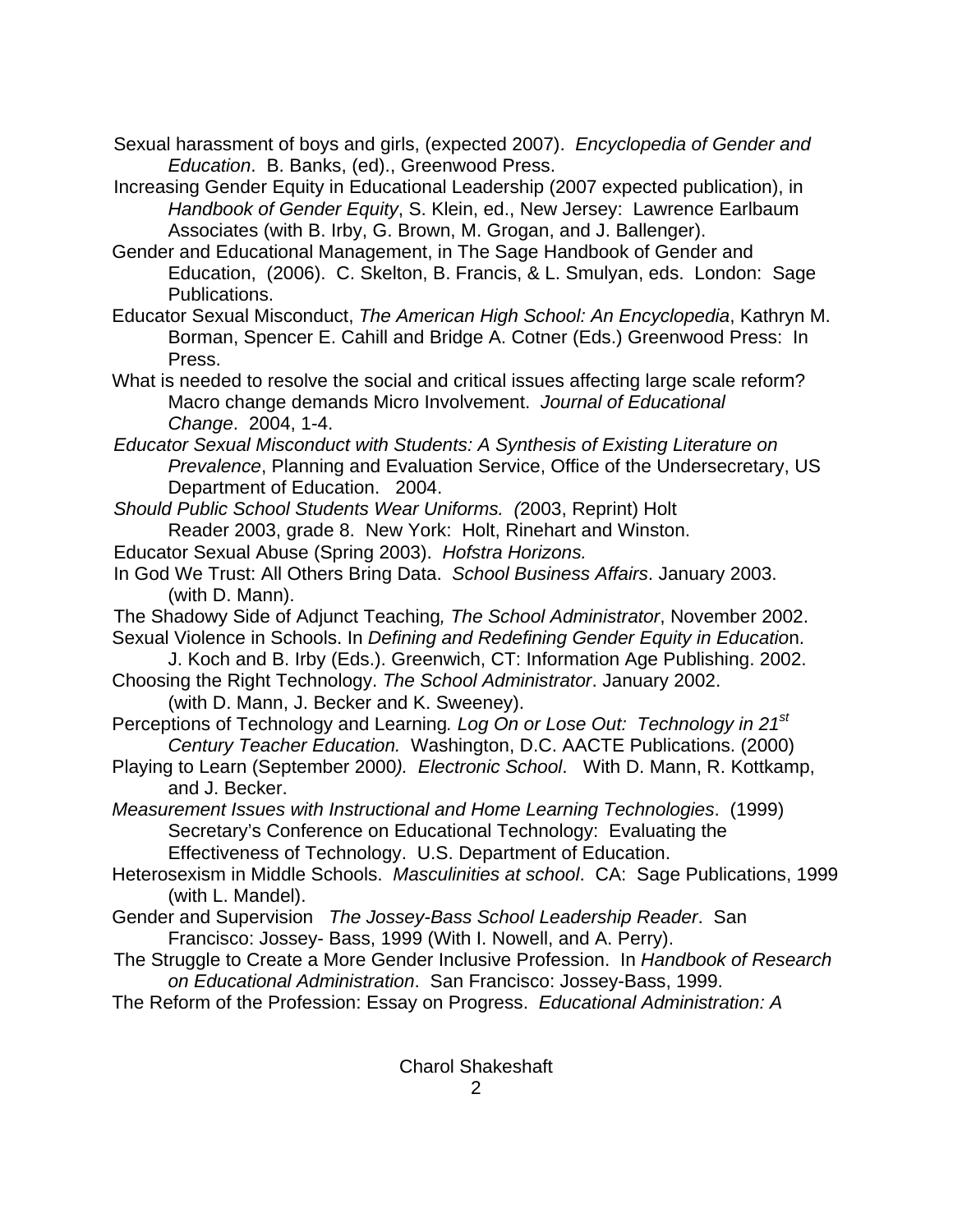*Decade of Reform*. Corwin Press, 1999.

- *West Virginia Story: Achievement Gains from a Statewide Comprehensive Instructional Technology Program*. Milken Exchange on Education Technology, Milken Family Foundation, March 1999 (with D. Mann, J. Becker, and R. Kottkamp).
- The Role of Search Consultants in the Career Paths of Women Superintendents. *Sacred Dreams: Women and the Superintendency*, Albany: SUNY Press, 1999 (with E. Kamler).
- Wild Patience and Bad Fit: Assessing the Impact of Affirmative Action on Women in School Administration, *Educational Researcher*, December 1999.
- Essay review, Dancing on the Ceiling, *British Educational Management and Administration Society*, 1997.
- They Call Me Cow. *Educational Leadership*, October 1997, 55(2).
- Essay Review, Sexual Harassment on Campus, *Journal of Just and Caring Education*, October 1997, 3(4).
- Restructuring Schools to be Math Friendly to Females. *NASSP Bulletin*, February,1997 84-94 (with K. Karp).
- Uniforms in Schools. *Newsday Op Ed.* New York, March 1996.
- Gendered Leadership Styles in Educational Organizations. *Gender and Changing Educational Management*. Second Yearbook of the Australian Council for Educational Administration. Hodder Education Press, 1995.
- The Language of Power vs. the Language of Empowerment: Gender Differences in Administrative Communication. *Discourse and Power in Educational Organizations*, D. Corson (Eds.). Canada: Hampton Press, 1995 (with A. Perry).
- Sexual Abuse of Students in Schools. *Phi Delta Kappan*, March 1995 (with A. Cohan). A Cup Half Full: The Knowledge Base in Educational Administration. In *The*
- *Knowledge Base in Educational Administration: Multiple Perspectives*. B. Donmoyer, M. Imber & J.J. Scheurich (Eds). Albany: SUNY Albany Press, 1995.
- Reforming Science to Help Girls. *Theory into Practice*, Spring 1995.
- Forward. *Women Leading in Education*. D. M. Dunlap & P.A. Schmuck, (Eds.) SUNY Albany Press, 1995.
- Peer Harassment in Schools. *Journal for a Just and Caring Education*, 1 (1), January 1995. (with E. Barber, M.A. Hergenrother, Y. Johnson, L. Mandel, J. Sawyer)
- Responding to Complaints of Sexual Abuse. *The School Administrator*, October 1994.
- Mental Rotation: Restructuring Schools to be Math Friendly to Females. *Kentucky Council of Teachers of Mathematics Journal*, 1994 (with K. Karp).
- Women in Urban Education. *Urban Education* (Ed.) 28(4), January 1994.
- Women in Educational Management in the U.S. In *Women in Education*

*Management*, J. Ouston, (Ed.). London: Longman, 1993.

Meeting the Educational Needs of Female Students. In *Handbook of Schooling in Urban America*, S. Rothstein, (Ed.). Westport, CT: Greenwood, 1993.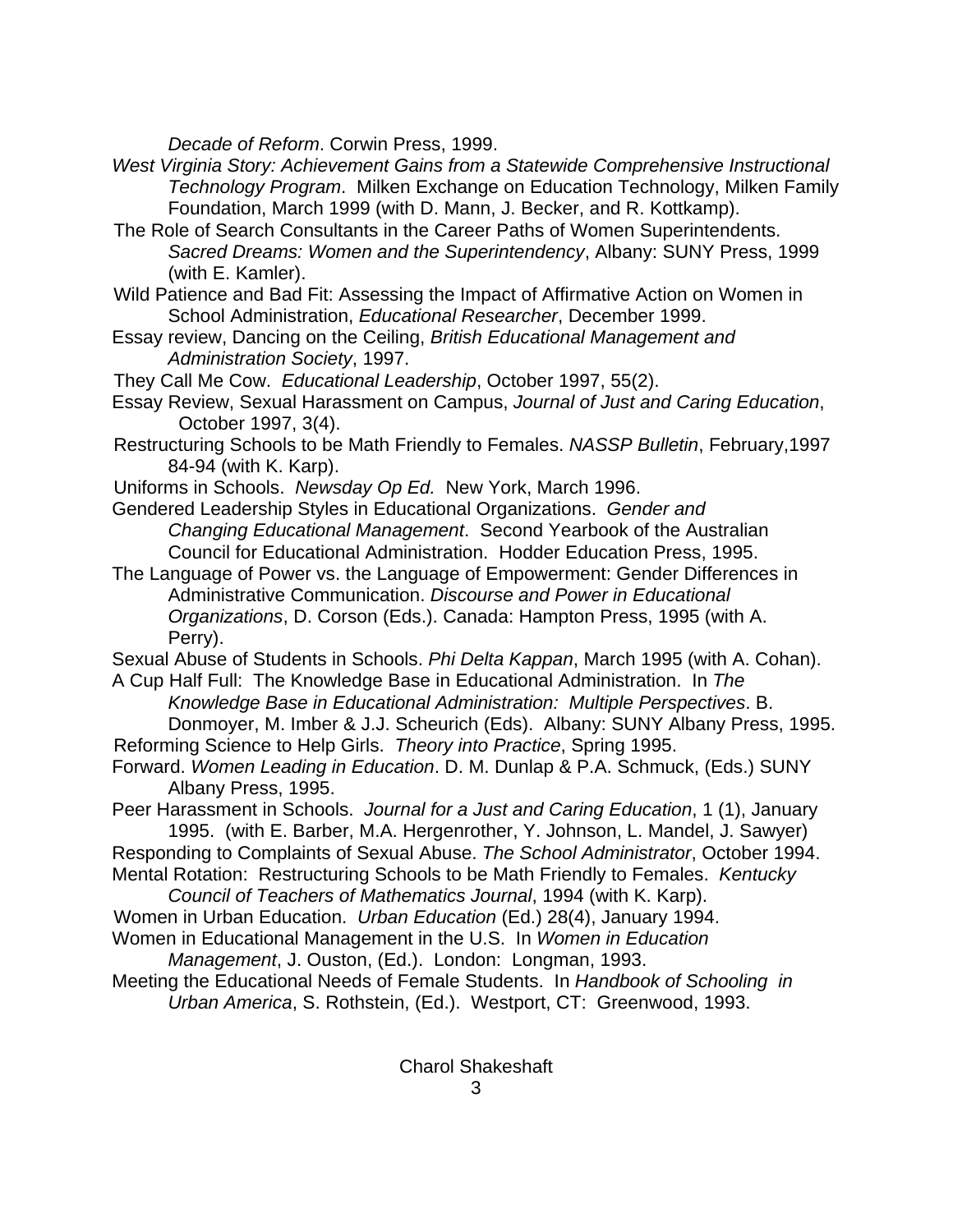- Preparing Tomorrow's School Leaders: The Hofstra Experience, *Preparing Tomorrow's Schools Leaders: Alternative Designs*, J. Murphy, (Ed.). UCEA Monograph, 1993.
- Gender Equity in Education. *The Social Context of Education: Administration in a Pluralistic Society*. C. Capper, (Ed.). Albany: SUNY Albany Press, 1993.
- Sexism and Racism in Research Methods. *Encyclopedia of Educational Research*. New York: Macmillan Publishing Company, 1992 (with K. Karp and P. Campbell).
- *Encyclopedia of Educational Research*. Section Editor, 6th edition. New York: Macmillan Publishing Company, 1992.
- Sexuality and the Curriculum: Administrators as Barriers to Change. In *Sexuality and the Curriculum*. J. Sears, (Ed.). Teachers College Press, 1992.
- Sexuality and Sexism in Schools: How should educators be prepared? In *Sex Equity and Sexuality in Education*, S. Klein, (Ed.). Albany: SUNY Press, 1992 (with M. Sadker and D. Sadker).
- The "New" Revolution in Administrative Theory. *The Journal of Educational Administration*, (with R. Owens) 30(2), 1992.
- Gender and Supervision. Reprinted in *Education Digest*, February 1992 (with I. Nowell, A. Perry).
- Gender and Supervision. *Theory into Practice*, February 1991 (with I. Nowell and A. Perry).
- Gender and Supervision. *Hofstra Horizons*, Fall 1991.
- Administrative Preparation for Equity. *Leadership, Equity, and School Effectiveness*. Newbury Park, CA: Sage Publications, 1990.
- The Gender Gap in Research in Educational Administration. *Educational Administration Quarterly, 25*(3), 1989.
- *Women in Educational Administration*. Second printing, New introduction, prologue, Newbury Park, CA: Sage Publications, 1989. (3rd printing, 1991, 4<sup>th</sup> printing 1993,  $5<sup>th</sup>$  printing 1995). A History of Thought and Practice in Educational Administration*. Educational Administration Quarterly, 25*(3), 1989.
- A Gender at Risk. *Kaleidoscope: Readings in Education*, Ryan and Cooper (Eds.), New York: Houghton Mifflin, 1988.
- The Equitable Distribution of Education: Are We Reproducing our Own Oppression? *Ethics in Education*, Spring 1988.
- Women in Educational Administration: Implications for Training. *Leaders for America's Schools*, San Francisco: McCutchan Publishing, 1988.
- Sex, Sexism and the Preparation of Educators. *Peabody Journal of Education*. *64*(4), 1987 (with M. and D. Sadker).
- *Women in Educational Administration*. Beverly Hills, CA: Sage Publications, Inc., 1987.
- The Relationship between Student Achievement and Educational Expenditures: A Meta-Analysis. *Journal of Education Finance*, 1987 (with S. Childs).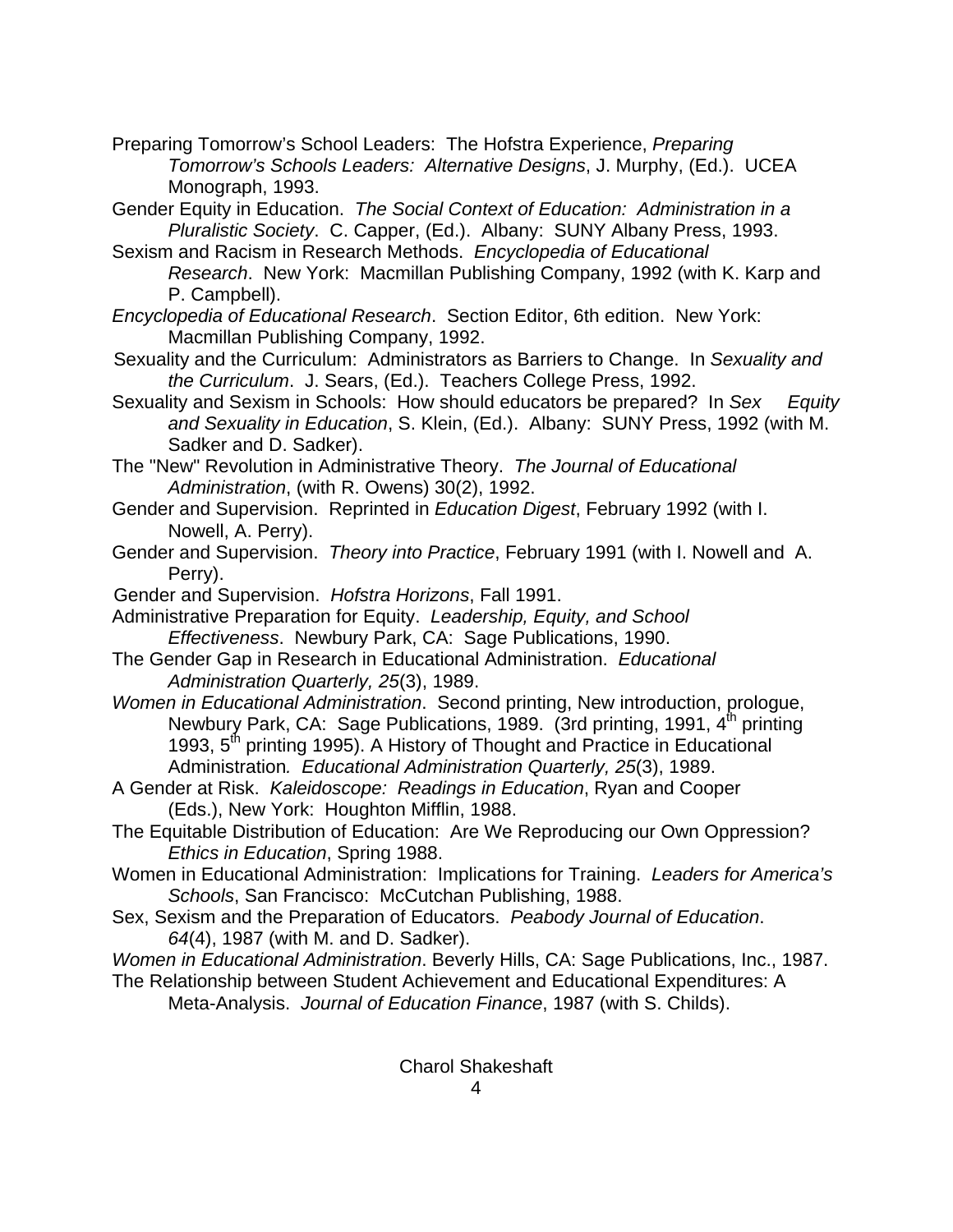Theory in a Changing Reality. *Journal of Educational Equity and Leadership*, *7*(1), Spring 1987.

The Training of Women Administrators. *Teacher Education Quarterly*, Spring 1987. Business as Usual. *Metropolitan Education*, Winter 1986, (with R. Trachtman).

A Female Organizational Culture. *Education Digest*, September 1986.

Methodological Issues in Researching Women in Educational Research: The Legacy of a Century. *Educational Researcher*, June/July 1986.

A Female Organizational Culture. *Educational Horizons 64*(3), Spring 1986. Androcentric Bias in the *Educational Administration Quarterly*. *Educational Administration Quarterly*, *22*(1), Winter 1986 (with M. Hanson).

A Gender at Risk. *Phi Delta Kappan*, March 1986 (also guest editor for this issue).

Guidelines for Eliminating Race and Sex Bias in Educational Research. *Educational Researcher*, July 1985 (Committee).

Strategies for Overcoming Barriers to Women Administrators. *Handbook for Achieving Sex Equity Through Education*. The John Hopkins University Press, 1985.

The New Scholarship on Women in Education. *Handbook for Achieving Sex Equity Through Education*. The John Hopkins University Press, 1985 (with S. Biklen).

- A Telephone Survey is Timely, Cheap and Accurate. *Journal of Educational Public Relations*, Winter 1985 (with P. Gardner).
- Research on Theories, Concepts, and Models of Organizational Behavior: The Influence of Gender. *Issues in Education*, Vol. II, No. 3, Winter 1984 (with I. Nowell).

The Influence of Gender in the Selection of Secondary School Principals. *Integrateducation*, July 1984 (with C. Bonuso).

- Preparing Women to be School Administrators. *Phi Delta Kappan*, September 1984 (with A. Gilligan, D. Pierce).
- The Failure of Theory in Educational Administration: A Methodological Critique. *Eastern Education Journal*, Vol. XVI, No. 3, Spring 1984.

Declining to Close Schools: Alternatives to Standard Approaches of Coping with Enrollment Decline. Reprinted in *Standard Educational Almanac*, 16th Edition, 1983.

Declining to Close Schools: Alternatives to Standard Approaches of Coping with Enrollment Decline. *Phi Delta Kappan*, March 1983 (with D. Gardner). Equity in a Cold Climate: New Challenges for Women and AERA. *Educational* 

*Researcher*, March 1983 (with AERA Women's Committee). Book Review. Career Patterns in Education: Women, Men and Minorities in

Public School Administration. *Contemporary Sociology*, March 1983. Sampling: Issues and Problems in Sex Role and Social Change Research.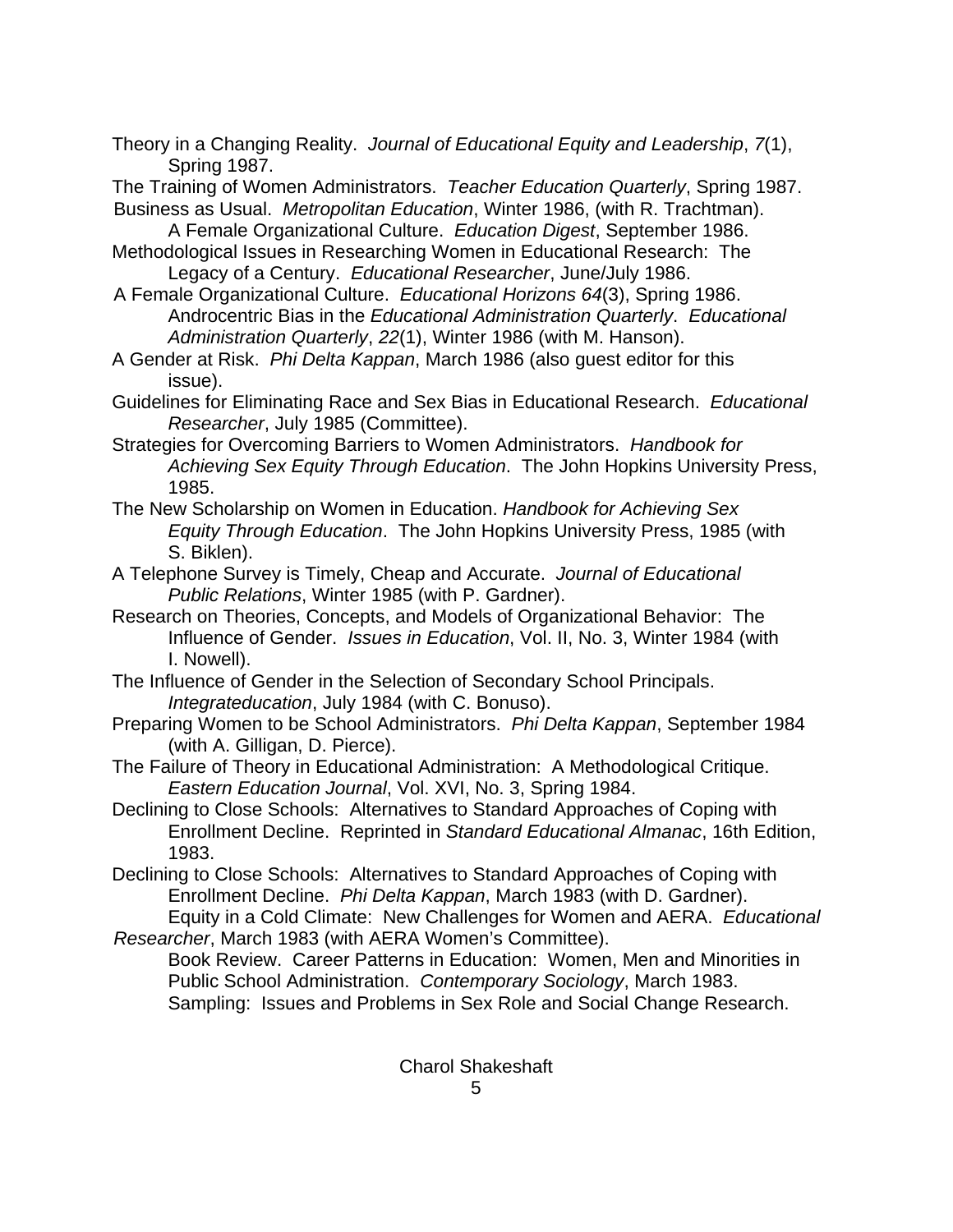Methodological Issues in Sex Role and Social Change Research. Praeger, 1983 (with D. Gardner).

*Declining Enrollment*: A Report and Manual on Declining Enrollment. Eric Document; Hofstra University Report, 1982.

Women in Public School Administration: A Descriptive Analysis of Dissertation Research and Paradigm for Future Research. *Educational Policy and Management: Sex Differentials*. P. A. Schmuck, W. W. Charters, Jr., and R. O. Carlson (eds.). New York: Academic Press, 1981.

Women's "True" Profession: Voices from the History of Teaching, A Teaching Manual. New York: McGraw-Hill/Feminist Press, 1981.

Women in Academic Administration: A Synthesis of Findings and Paradigm for Future Research. *Evaluation in Education: An International Review Series*, Vol. 4, No. 1, 1980 (with J. F. McNamara).

Toward a Divine Discontent: Perspectives on Achievement of Gifted Women. *Gifted Child Quarterly*, Winter 1978 (with P. Palmieri).

Life After Eighteen: Is Anyone Prepared? *Independent School Bulletin*, May 1976 (with P. Palmieri).

Up the Front Staircase: A Proposal for Women to Achieve Parity with Men in the Field of Educational Administration. *Journal of the National Association of Women Deans, Administrators and Counselors*, Winter 1976 (with P. Palmieri).

# **PRESENTATIONS AND PEER REVIEWED PAPERS**

*Beyond Self-Report: Using Technology to Evaluate the Use of Technology in Schools and Classrooms.* Paper to be presented at the American Educational Research Association Annual Meeting. Chicago, April 2007. (with J. Becker and D. Mann) *The Feminist Case Against Bureaucracy.* Paper presented at the American

Educational Research Association Annual Meeting, San Francisco, April 2006.

- *College Student Learning Using Technology*. International Conference on College Students in the New Era of Globalization, Taiwan, November 2006.
- *A Decade of Research on Women in School Administration*, Pennsylvania Association of School Administrators, Hershey, PA: May 2005.

*Gender and Administration*, Paper presented at the American Educational Research Association Annual Meeting, Montreal, April 2005.

- *Preventing Educator Sexual Misconduct: The Politics of Research, Policymaking and*  **Implementation, Paper presented at the American Educational Research** Association Annual Meeting, Montreal, April 2005.
- *Gender and Administration*, Paper presented at the American Educational Research Association Annual Meeting, Montreal AERA Annual Meeting, Montreal, April 2005**.**

*Educator Sexual Misconduct*, International Congress for School Effectiveness and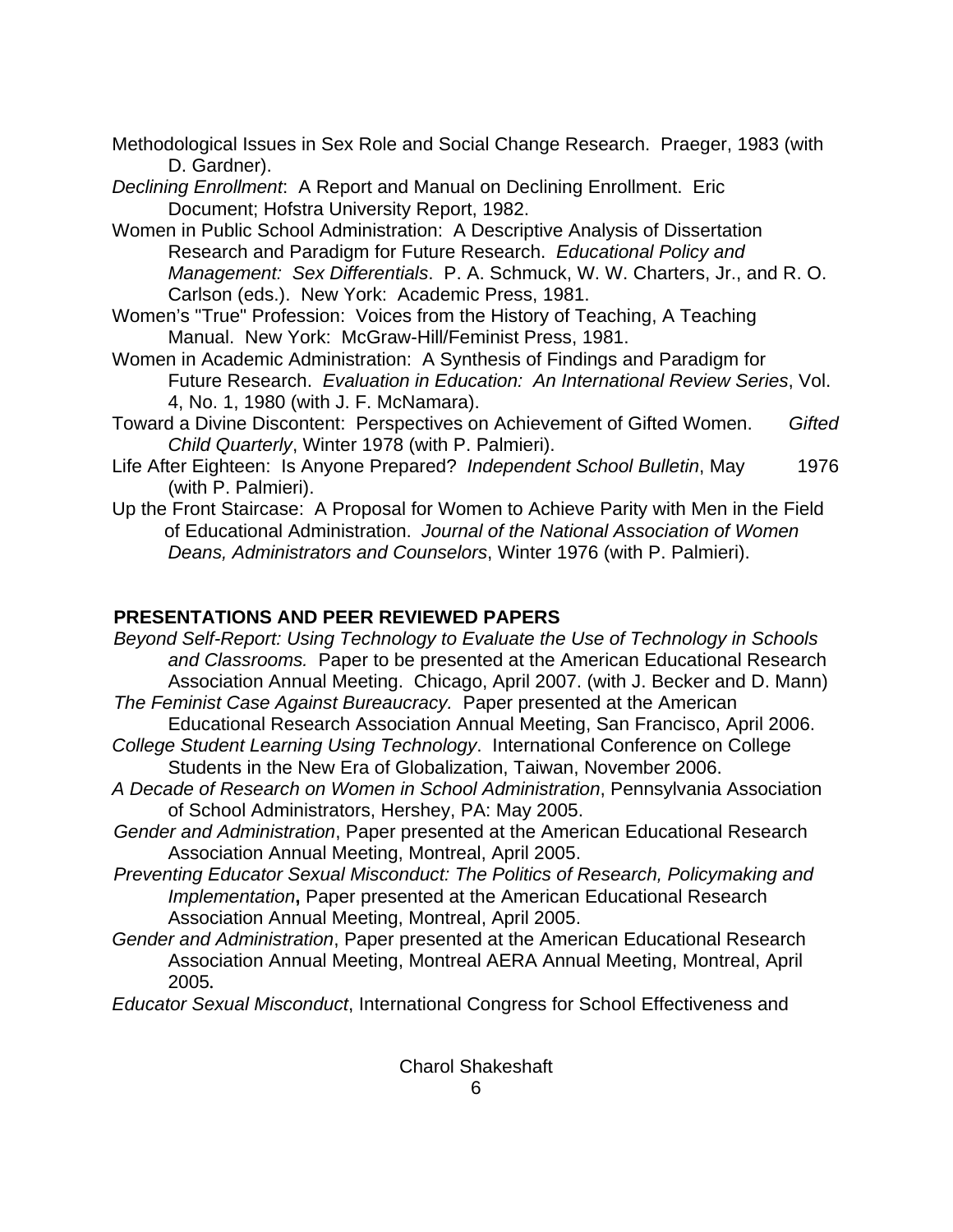Improvement, Barcelona, Spain, January 2005.

- Gender and Leadership. Paper presented at the American Educational Research Association Annual Meeting, San Diego, April 2004.
- Educator Sexual Misconduct; CAPS, September 2003
- *The Pool of African American Superintendents.* Paper presented at the Annual Meeting of the American Educational Research Association: Chicago, April 2003.
- *Educator Sexual Abuse*, Keynote Address Presented at the Nevada Coalition Against Sexual Violence 2003 Annual Conference, February 2003.
- *Measuring the Effects of Technology: What Can We Say?* Paper presented at the Annual Meeting of the American Educational Research Association. Seattle, WA: April 2001.
- *Issues in Evaluating Learning Technology.* Paper presented at the annual meeting of the International Congress for School Effectiveness and Improvement, Hong Kong*:* January 2000.
- *Taking Stock of the Effects of Affirmative Action*. Keynote Address. SIG: Research on Women in Education. Hofstra University, November 1999.
- *Evaluating the Effects of Technology on Achievement*. Keynote address, Connected Learning Conference, Melbourne Australia, August 1999.
- *Comparative Approaches to Educational Leadership Preparation in the Metropolitan Area*. Paper presented at the annual meeting of the American Educational Research Association. Montreal: April 1999.
- *The Boundaries of Empirical Research in Advocacy*. Paper presented at the annual meeting of the American Educational Research Association. Montreal: April 1999.
- *Environmental Science Education and Issues of Social Justice: Encouraging Minority Girls in Science.* Paper presented at the Annual meeting of the American Educational Research Association. Montreal: April 1999.
- *Women and Leadership in the 21st Century: Do it Anyway, Gaining Access*. Paper presented at the Annual meeting of the American Educational Research Association. Montreal: April 1999.
- *Technology and Equity: Considering Possibilities and Educational Importance*. Paper presented at the Annual meeting of the American Educational Research Association. Montreal: April 1999.
- *Stopping Peer Harassment in Middle Schools*. Paper presented at the annual meeting of the Association for Supervision and Curriculum Development. San Francisco: March 1999.
- *Guidelines for Assessing Technology: Implementation and Outcomes*. Paper presented at the annual meeting of the Association for Supervision and Curriculum Development. San Francisco, March 1999.
- *Guidelines for Assessing Technology: Professional Development, Implementation,*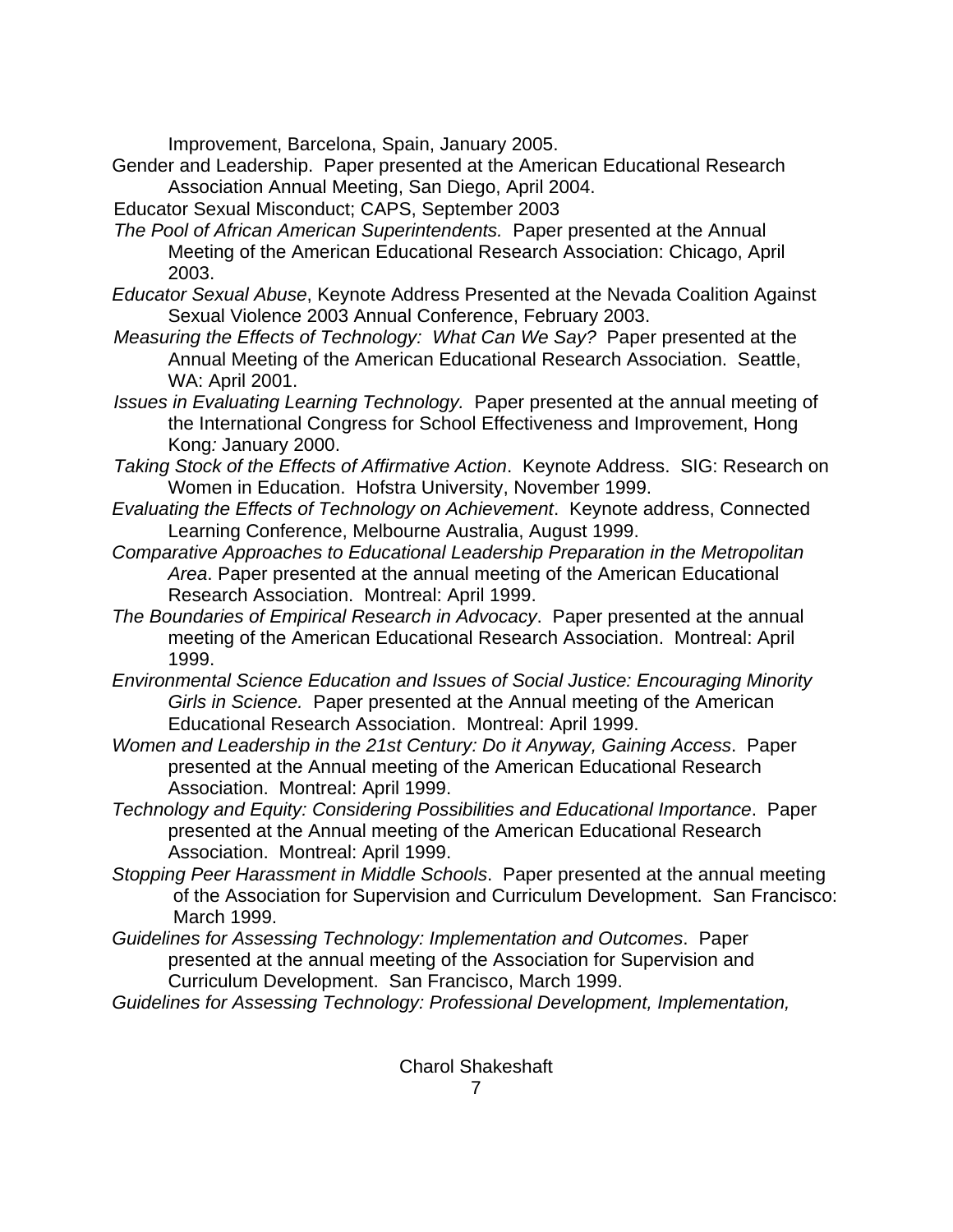*Student Achievement, and Teacher Outcomes*. Paper presented at the annual meeting of the American Association of School Administrators, February 1999.

- *Stopping Peer Harassment in Schools: Steps for Creating Caring Communities*. Paper presented at the annual meeting of the Association for Supervision and Curriculum Development, March 1999.
- *Evaluating the Effects of Technology*. Paper presented at the annual meeting of the Association of Supervision and Curriculum Development. March 1999.
- *They Call Me Cow*. Paper presented at the annual meeting of the American Educational Research Association, San Diego: April 1998.
- *Societal Ambivalence Toward Women Administrators: Historical Events and Their Impact on the Representation of Women in School Administration in the United States.* Paper presented at the annual meeting of the American Educational Research Association, San Diego: April 1998.
- *Transition into Middle School: The Harassing Nature of Adolescent Culture*. Paper presented at the annual meeting of the American Educational Research Association, San Diego: April 1998.
- *The Struggle to Create a More Gender Inclusive Profession*. Paper presented at the annual meeting of the American Educational Research Association, San Diego: April 1998.
- *The Role of Search Consultants in the Career Paths of Women Superintendents*. Paper presented at the annual meeting of the American Educational Research Association, San Diego: April 1998.
- *Peer Harassment and the Culture of Schooling: What Administrators Need to Know.* Paper presented at the annual meeting of the American Educational Research Association, Chicago, March 1997.
- *Collecting and Analyzing Qualitative Data: Emerging Issues*.Paper presented at the annual meeting of the American Educational Research Association, Chicago, March 1997.
- *Sexual Harassment Policies in Schools, Did We Use the Right Model?*Paper presented at the annual meeting of the American Educational Research Association, Chicago, March 1997.
- *Peer Harassment Changing the Culture of Middle Schools*.Paper Presented at the Annual Meeting of the Association for Supervision and Curriculum Development. Baltimore, March 1997.
- *Leadership in Program Development: Rethinking an Administrator Preparation Program.*Paper presented at the annual meeting of the American Council of Teachers of Education, Phoenix, February 1997.
- *How to Reduce Your Liability: Stopping Sexual Harassment of Students*.Paper presented at the annual meeting of the American Association of School Administrators, Orlando, Florida, February 1997.
- *Peer Harassment and the Culture of Schooling: What Administrators Need to Know***.**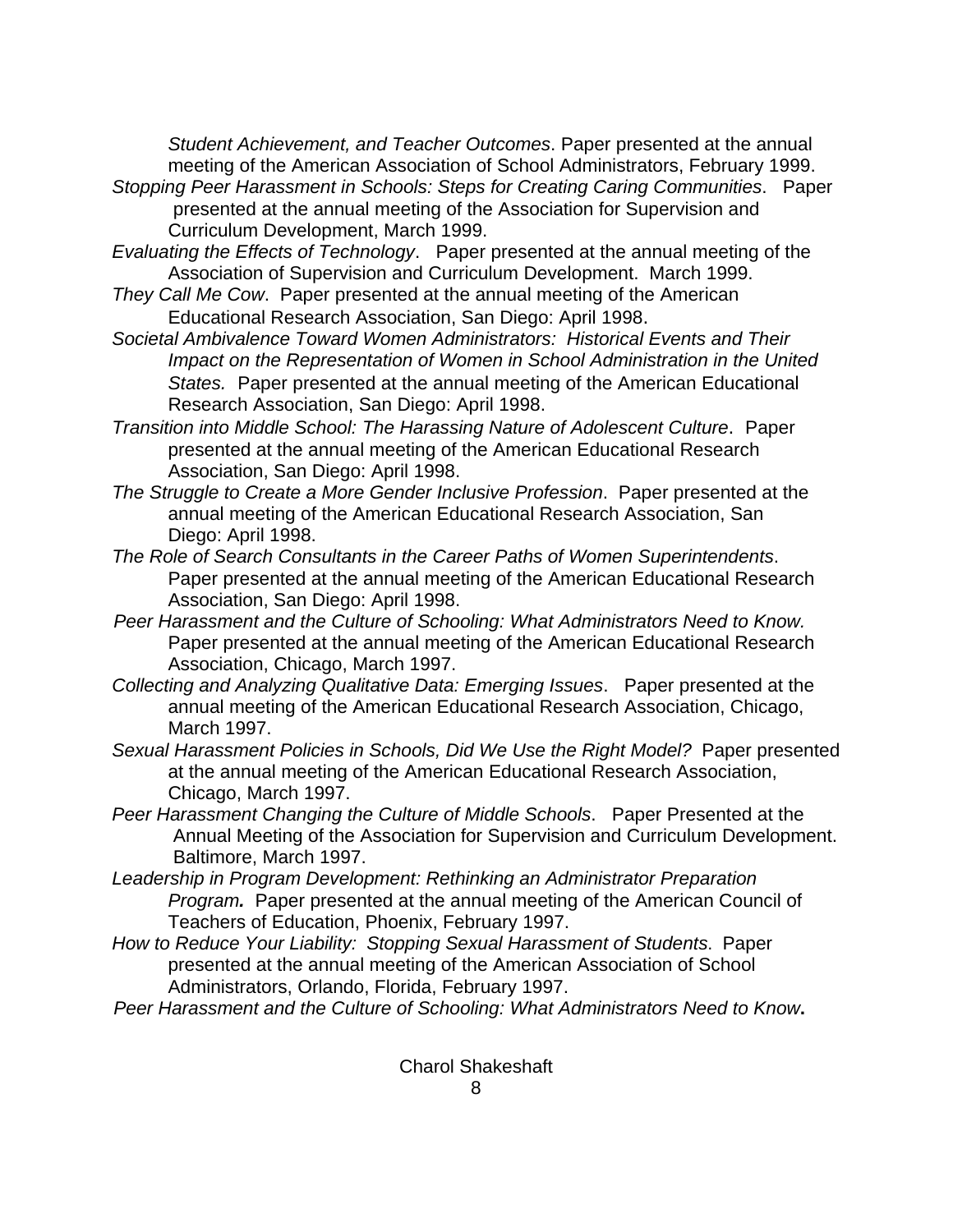Paper presented at the annual meeting of the University Council of Educational Administration, Louisville, Kentucky, October 1996.

- *How Far Have We Come?: Affirmative Action in the 1990s*. Paper presented at the Annual Meeting of the American Educational Research Association, New York, April 1996.
- *Peer Harassment and the Culture of Caring*. Paper presented at the Annual Meeting of the American Educational Research Association, San Francisco, April 1995.
- *Children's Attitudes Toward Families: An International Comparison*. Fourth International Symposium. Tokyo, Japan, December 1994.
- *Conceptions of Community: Peer Harassment and the Culture of Caring in the Schools*. University Council for Educational Administration Annual Meeting. Philadelphia, Pennsylvania, October 1994.
- *Equity in Personnel Evaluation*. Paper presented at the Annual Meeting of the American Educational Research Association. New Orleans, April 1994. *Faculty Evaluation and Equity*. Paper presented at the Annual Meeting of the American Educational Research Association. New Orleans, April 1994.
- *Tailhook in the Schools*. Paper presented at the Annual Meeting of the American Educational Research Association. New Orleans, April 1994.
- *Sexual Abuse in Schools*. Paper presented at the annual meeting of the International Congress for School Effectiveness and School Improvement. Melbourne, Australia, January 1994.
- *A Curriculum of the Home*. Paper presented at the annual meeting of the NAEYC, November 1993.
- *Tailhook in the Schools*. Paper presented at the annual meeting of the SIG:RWE. Toledo, November 1993.
- *Protecting Students from Sexual Abuse*. Paper presented at the annual meeting of UCEA. Houston, October 1993.
- *Sexual Abuse of Students by Educators*. Paper presented at the annual meeting of the SIG:RWE of AERA. Penn State, November 1992.
- *Recasting the Preparation Agenda*. Paper presented at the annual meeting of UCEA. Minneapolis, October 1992.
- *How Schools Shortchange Girls*. Paper presented at the annual meeting of UCEA. Minneapolis, October 1992.
- Sexual Abuse of Students by Educators. Paper presented at the Annual meeting of the Organization for the Study of Communication, Language and Gender. Hofstra University, October 1992.
- *Deconstructing the Erected Hierarchy*: *Sex and Power in Organizations*. Paper presented at the annual meeting of the American Educational Research Association. San Francisco, April 1992.
- *International Perspectives on Girls and Schooling*. Paper presented at the annual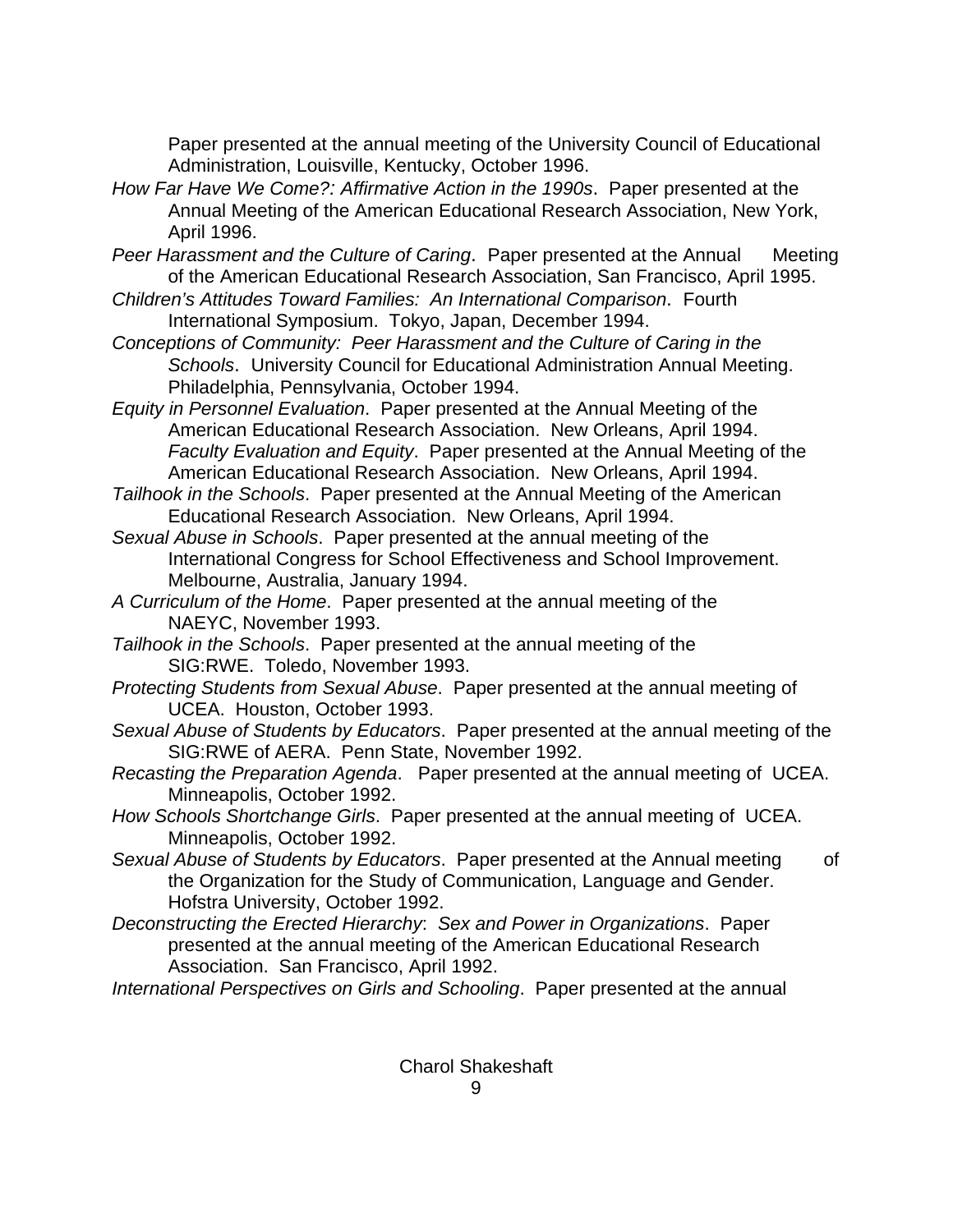meeting of the International Congress for School Effectiveness. Victoria, Canada, January 1992.

- *A Cup Half Full: The Knowledge Base in Educational Administration*. Paper presented at the annual meeting of the American Education Research Association. Chicago, April 1991.
- *Early Childhood Education and the Preparation of School Administrators*. Paper presented at the annual meeting of the National Association for the Education of Young Children. Washington, DC, November 1990.
- *Field Experiences in the Preparation of School Administrators*. Paper presented at the annual meeting of the University Council for Educational Administration. Pittsburgh, October 1990.
- *In Loco-Parentis: Sexual Abuse in Schools*. Paper presented at the annual meeting of the American Educational Research Association. Boston, April 1990.
- *You Never Told Me This Would Happen: Experiences of First Year Principals*. Paper presented at the annual meeting of the University Council for Educational Administration. Phoenix, October 1989.
- *Sex, Sexism and the Preparation of Teachers and Administrators*. Paper presented at the annual meeting of the American Educational Research Association. San Francisco, March 1989.
- *Sex Abuse by Teachers and Administrators: What Happens to the Abuser*? Paper presented at the annual meeting of the SIG, Research on Women, American Educational Research Association. Hofstra University, November 1988.
- *Research in Preparation Programs in Educational Administration*, Paper presented at the annual meeting of the University Council of Educational Administration. Cincinnati, October 1988.
- *Styles of Leadership*. Paper presented at the annual meeting of the American Educational Research Association. New Orleans, April 1988.
- *The Woman in the Principal's Office*. Paper presented at the 30th anniversary conference of UCEA. Charlottesville, Virginia, October 1987.
- *Training Women to be School Administrators*. Paper presented at the annual conference of NCPEA. Chadron, Nebraska, August 1987.
- *Organizational Theory and Women: Where are We?* Paper presented at the annual meeting of the American Educational Research Association. Washington, D.C., April 1987.
- *Theoretical Implications of Gender for Organizational Theory*. Paper presented at the annual meeting of the SIG:RWE, American Educational Research Association. Washington, D.C., November 1986.
- *Race and Sex Bias in Research Methodology*. Paper presented at the SIG:RWE, American Educational Research Association. Washington, D.C., November 1986.
- *Teaching as a Radical Profession*. Paper presented at the annual meeting of the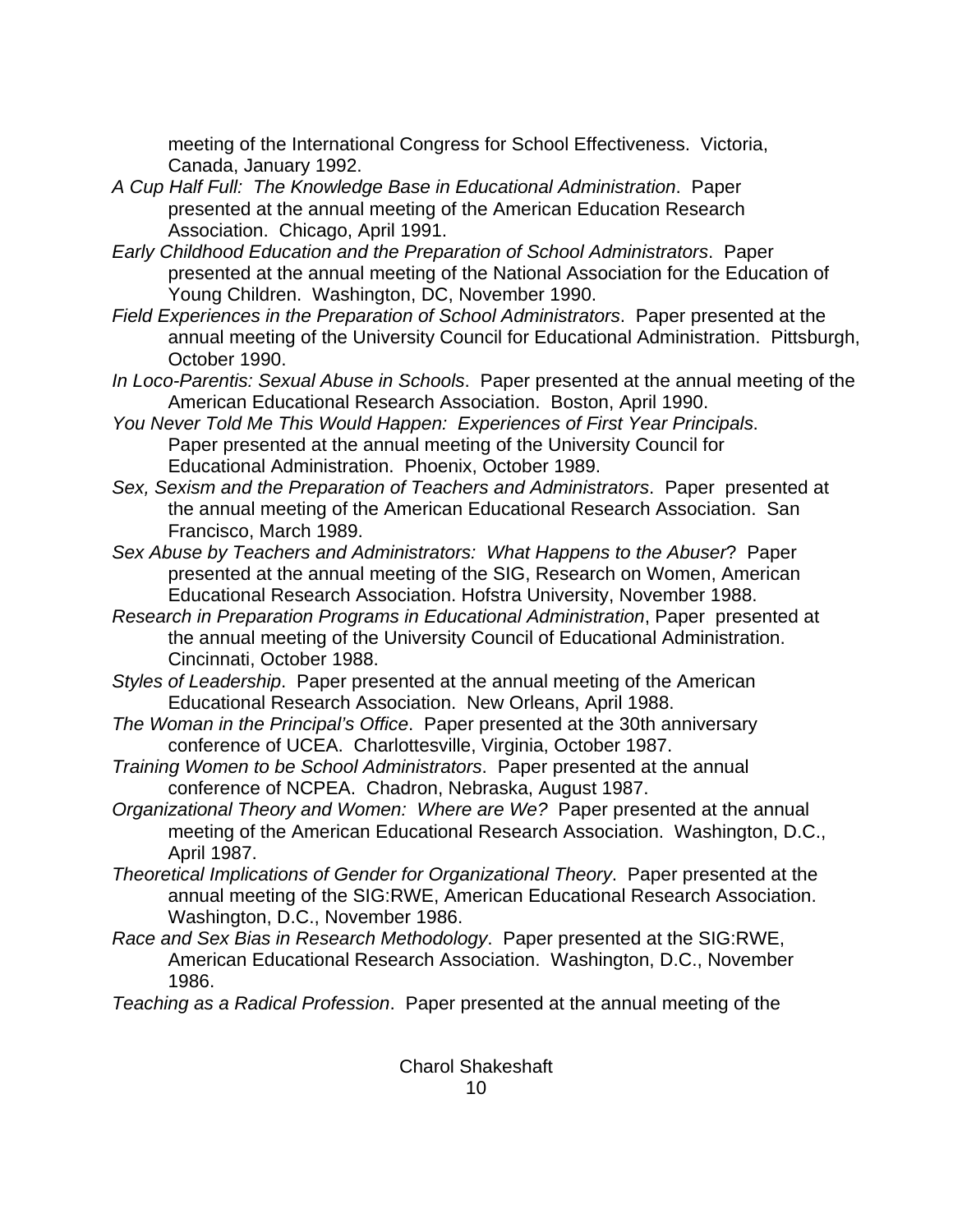National Women's Studies Association. University of Illinois, June 1986.

*Business as Usual: Exploring Private Sector Participation in American Public Schools*. Paper presented at the annual meeting of the American Educational Research Association. San Francisco, April 1986.

*Reality in a Changing Theoretical Context*. Paper presented at the annual meeting of the American Educational Research Association. San Francisco, April 1986.

- *Teaching as a Radicalizing Experience*. American Educational Research Association, SIG:RWE Mid-year Conference. Boston, October 1985.
- *Reality in a Changing Theoretical Context*. American Educational Research Association, SIG:RWE Mid-year Conference. Boston, October 1985.
- *What is a Family: Alternative Conceptualizations of Families for Women*. Paper presented at the annual meeting of the American Educational Research Association. Chicago, April 1985.
- *The Feminization of Educational Research: Causes and Effects*. Paper presented at the annual meeting of the American Educational Research Association. Chicago, April 1985.
- *Methodological and Conceptual Bias in Selected Theories of Organizational Behavior*. Paper presented at the annual meeting of the American Association of School Administrators. Dallas, March 1985.
- *The Relationship between Dissertation Quality and Residency Experiences*. Paper presented at the National Conference of Professors of Educational Administration. University of Maine, August 1984.
- *Eliminating Race and Sex Bias in Educational Research*. Paper presented at the annual meeting of the National Women's Studies Association Annual Conference. Rutgers University, June 1984.
- *Herland on the Frontier: A 19th Century Women's Community in Texas*. Paper presented at the Berkshire Conference of Women Historians. Smith College, June 1984.
- *Training Women to be Educational Administrators*. Paper presented at the Second International Women's Research Conference. Gronigen, Holland, April 1984.
- *The Feminist Professional*. Paper presented at the annual meeting of the American Educational Research Association. New Orleans, April 1984.
- *Are there Interpersonal Conflicts Between Male and Female Educational Researchers*? Paper presented at the annual meeting of the American Educational Research Association. New Orleans, April 1984.
- *Does Dissertation Research Have Anything to do with Scholarship*? Paper presented at the annual meeting of the American Educational Research Association. New Orleans, April 1984.
- *Toward a Reconstruction of Organizational Theory: Androcentric Bias in Selected Theories of Organizational Behavior*. Paper presented at the annual meeting of the American Educational Research Association. Montreal, Canada, April 1983.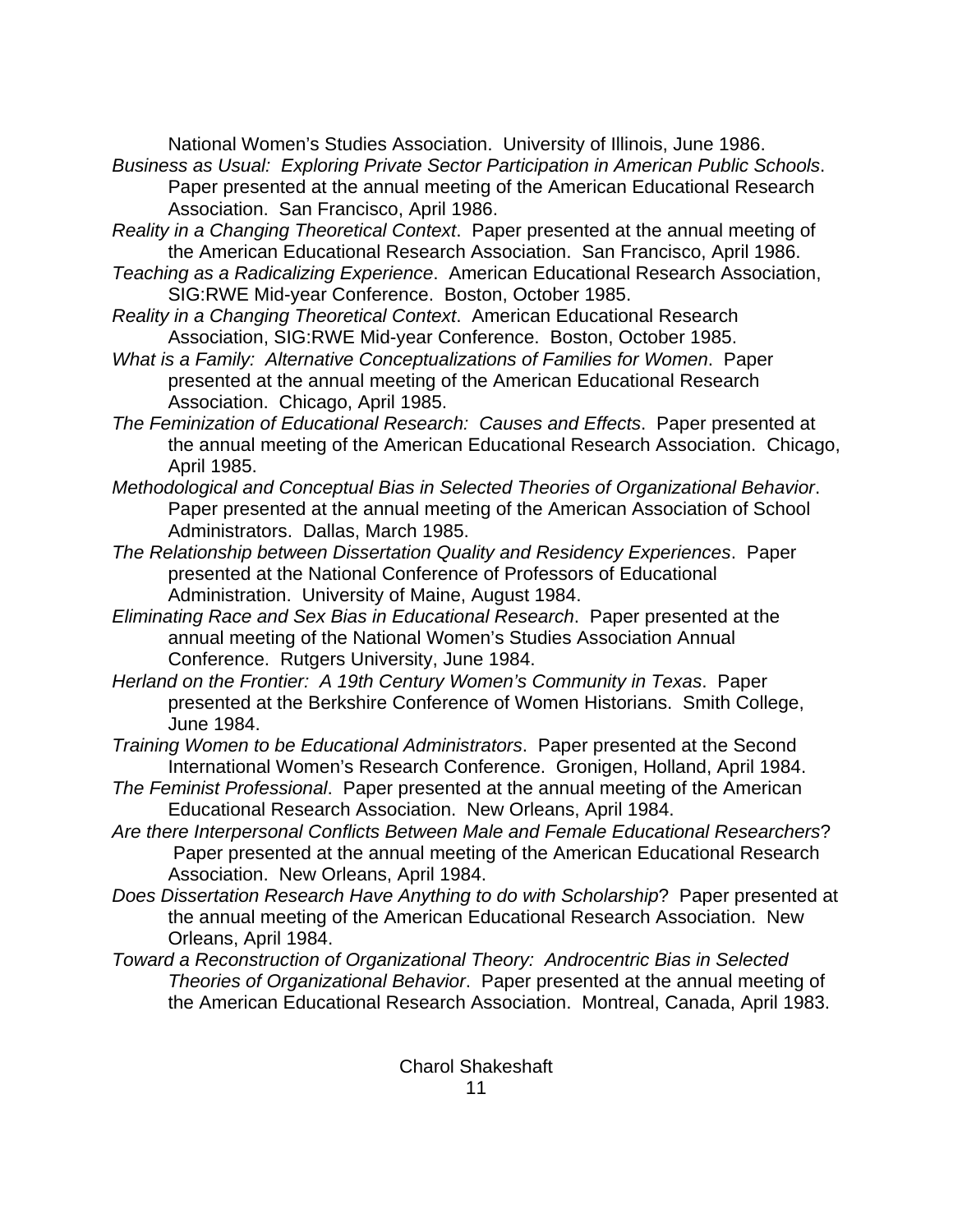- *Androcentric Bias in Selected Leadership Theories*. Paper Presented at the American Educational Research Association SIG: Research on Women in Education Midyear Conference. Philadelphia, November 1982 (with I. Tietze).
- *Herland on the Frontier: Community Among Women*. Paper presented at the National Women's Studies Association Annual Meeting. U. of California at Humboldt, June 1982.
- *The Influence of Gender in the Selection of Secondary School Principals*. Paper presented at the American Educational Research Association Annual Meeting. New York, March 1982.
- *Evaluation of a Training Program for Women in Educational Administration: Implications for Future Training*. American Educational Research Association Annual Meeting. New York, March 1982.
- *Androcentric Bias in the Educational Administration Quarterly*. American Educational Research Association Annual Meeting. New York, March 1982.
- *Toward a Reconstruction of Organizational Theory: Androcentric Bias in A. H. Maslow's Theory of Human Motivation and Self Actualization*. Paper presented at the annual meeting of the American Educational Research Association. New York, March 1982 (With I. Tietze).
- *A Research Framework for Studying Schools as Work Settings for Women Leaders*. Paper presented at the annual meeting of the American Educational Research Association. New York, March 1982.
- *Race and Sex Bias in Social Science Research Methods*: *Problems and Issues*. Paper presented at the annual meeting of the American Educational Research Association. Los Angeles, April 1981.
- *A Feminist Critique of Feminist Research in Educational Administration*. Paper presented at the annual meeting of the American Educational Research Association. Los Angeles, April 1981.
- *A Feminist Approach to Research on Women: An Evaluation of Present Methodology in Education and a Paradigm for Future Research*. National Paper presented at the annual meeting of the Women's Studies Association. Bloomington, Indiana, May 1980.
- *Educational Programs for the Gifted as Viewed by Female Participants*. Paper presented at the annual meeting of the National Women's Studies Association. Bloomington, Indiana, May 1980.
- *Research on Women in Educational Administration: The Feminist is the Scholar*. Paper presented at the annual meeting of the American Educational Research Association SIG: Research on Women and Education. Cleveland, Ohio, November 1979.
- *The Feminist is the Scholar*. Paper presented at the annual meeting of the National Women's Studies Association. Lawrence, Kansas, June 1979.
- *Archetypes in Children's Fiction*. Paper presented at the annual meeting of the South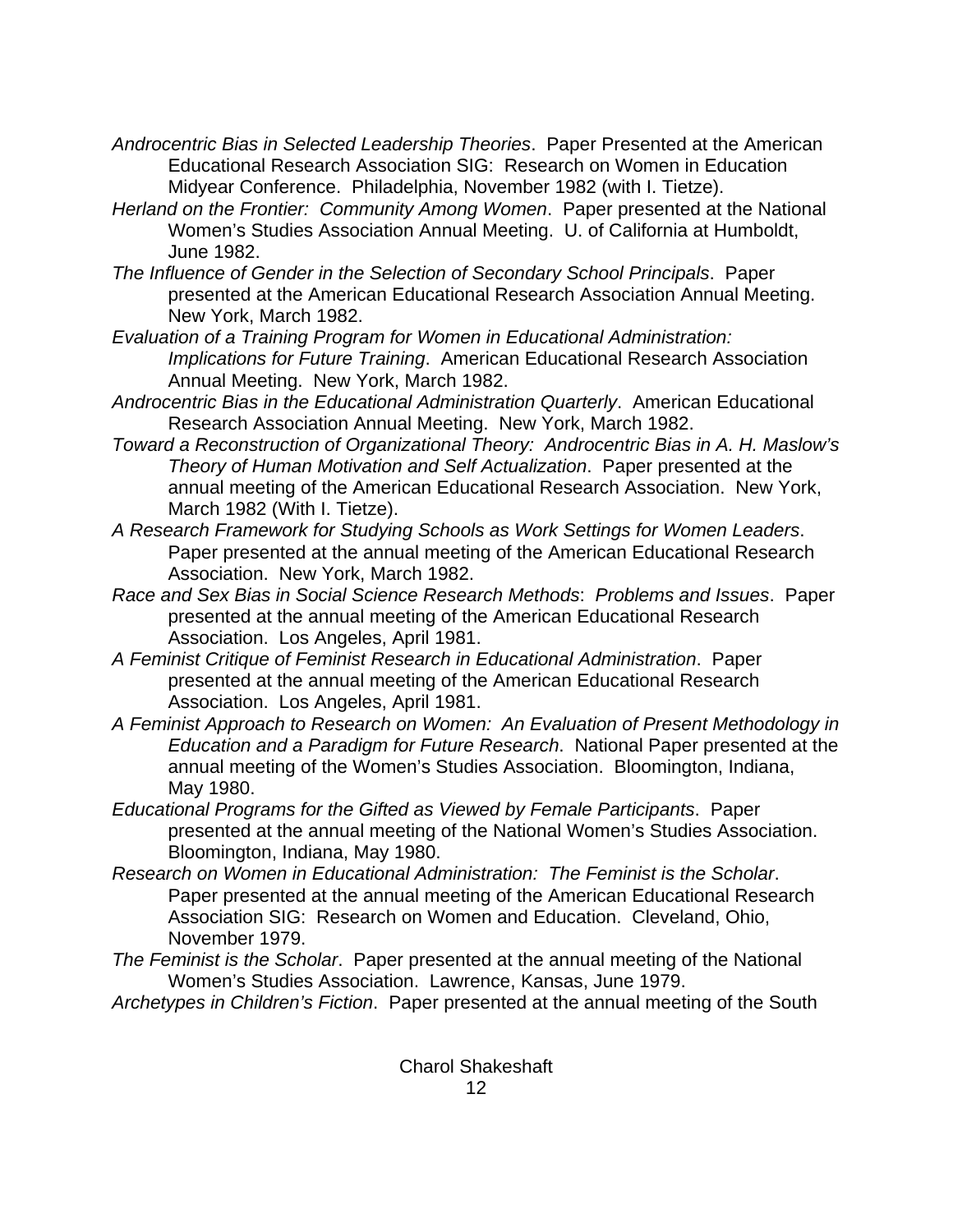Central Modern Language Association. Houston, Texas, October 1978. *Introducing Women's Studies into the K-12 Curriculum: A Decision Model*. Paper presented at the annual meeting of the South Central Women's Studies Association. Fort Worth, Texas, June 1978.

- *Enhanced Sex-Role Awareness: Experience in Simulated Role Reversal*. Paper presented at the annual meeting of the American Personnel and Guidance Association. Washington, D.C., March 1978.
- *Toward a Divine Discontent: Counseling Gifted Women*. Paper presented at the annual meeting of the National Association of Women Deans, Administrators, and Counselors Conference. Denver, April 1977.

## **INVITED TALKS**

Charol Shakeshaft *Preventing Educator Sexual Misconduct,* Sexual Abuse Prevention Network, Minneapolis, December 2006. *Educator Sexual Misconduct,* MICDS School, St. Louis, November 2006. *Educator Sexual Misconduct,* CAPS, Long Island, October 2006. *Preventing Educator Sexual Misconduct.* Greenburgh, New York School District Workshop to teaching faculty. June 2006. *Helping Student Teachers Understand Boundaries.* Workshop given to Hofstra University teacher student teacher supervisors. May 2006 *Women in School Administration*, Pennsylvania Association of School Administrators, Hershey, PA, May 2005 *Sexual Abuse by a Person in a Position of Trust,* Garden City AAUW Chapter, March 2005. *Using Data to Make Decisions.* Oceanside School District Administrators, February 2005. *Sexual Exploitation of Children within Organizations.* U.S. Department of Justice Conference, February 2005. *Sexual Abuse of Children by an Authority Figure***.** U.S. Conference of Catholic Bishops Victim Assistance Meeting. Los Angeles, January 2005. *Developing a Common Data Vocabulary*. Using Data for Informed Instruction, Hofstra University, January 2005. *Educator Sexual Misconduct.* National Association of State Directors of Teacher Education and Certification, November 2004. *Sexual Abuse of Students in Schools.* Persistently Safe Schools Conference, Hamilton Fish Foundation, Washington, D.C., October 2004. *Educator Sexual Misconduct*. Educator Sexual Misconduct Conference. Hofstra University, September 2004. *Peer Sexual Harassment,* Town of North Hempstead, Annual Committee Against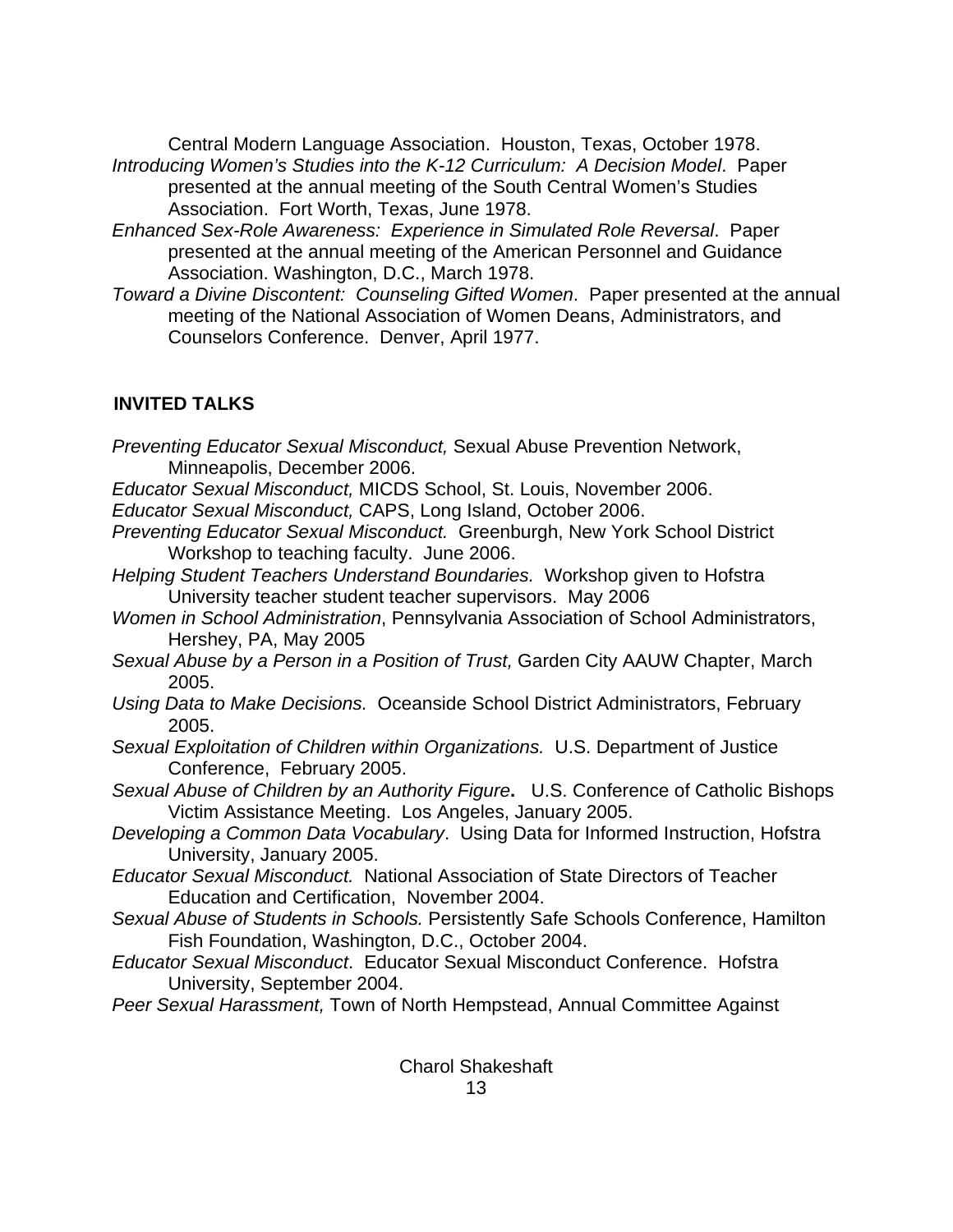Family Violence Conference, Keynote, October 2004.

*Educator Sexual Abuse*, CAPS, September 2003.

- *Educator Sexual Abuse*, Keynote Address Presented at the Nevada Coalition Against Sexual Violence 2003 Annual Conference, February 2003
- *Superintendent's Guide to Technology Evaluation.* Superintendents' Technology Summit. Fort Lauderdale, Florida, May 1, 2001.
- *Total Cost of Ownership Studies: How Much Does Your Technology System Really Cost?* Superintendents' Technology Summit. Fort Lauderdale, Florida, 30 April, 2001.

*Stopping Bullies.* Syosset ISD Parents' Council. April, 2001.

*Gender Issues in Parenting.* Parents' Place. Mohegan Lake School District. April 2001.

*Women's Life Stages: Developing Balance.* American Association of University Women. Long Island Branch Annual Meeting. March 2001

*Growth in Adolescent Girls*. Sister to Sister Conference. Hofstra University, November 1999.

- *Stopping Peer Harassment*. Great Neck Public Schools Professional Development Day, November 1999.
- *Gender and Communication: Getting the Message Across*. Long Island Business and Professional Women Conference. October 1999.
- *Peer Harassment: The Educator's Response*. New York State Counseling Association Annual meeting. Albany, New York: October 1999.
- Keynote Address, West Islip Public Schools Professional Development Day, June 1997. *Women and Leadership*, University of Nebraska Summer Leadership Symposium, June 1997.

*Sexual Harassment in Schools*, Great Neck Union Free School District, April 1997.

*Sexual Harassment in Schools*, Phi Delta Kappan Workshop, Brookline, MA, April 1997. *Gender Equity,* My Sisters' Place Keynote. Benefit for battered women and children's shelter, March 1997.

Sexual Harassment Workshops, Horace Mann School, March and May 1997.

- Diversity Workshop, Jefferson County Administrators Association, Jefferson, County, Colorado, February 1997.
- Sexual Harassment Policy Development Workshops and Sexual Harassment Staff and Faculty Training, The Edwin Gould Academy and the Ramapo UFSD, January - August 1997.
- Sexual Harassment Workshops, Berkeley Unified School District, Berkeley, California, August, September, November 1996.
- *Early Childhood Gender Issues*, Greenwich Connecticut Early Childhood Conference, October 1996.
- Keynote Speaker, *Sexual Harassment*, Superintendent's Day Conference, Rhinebeck, New York, October 1996.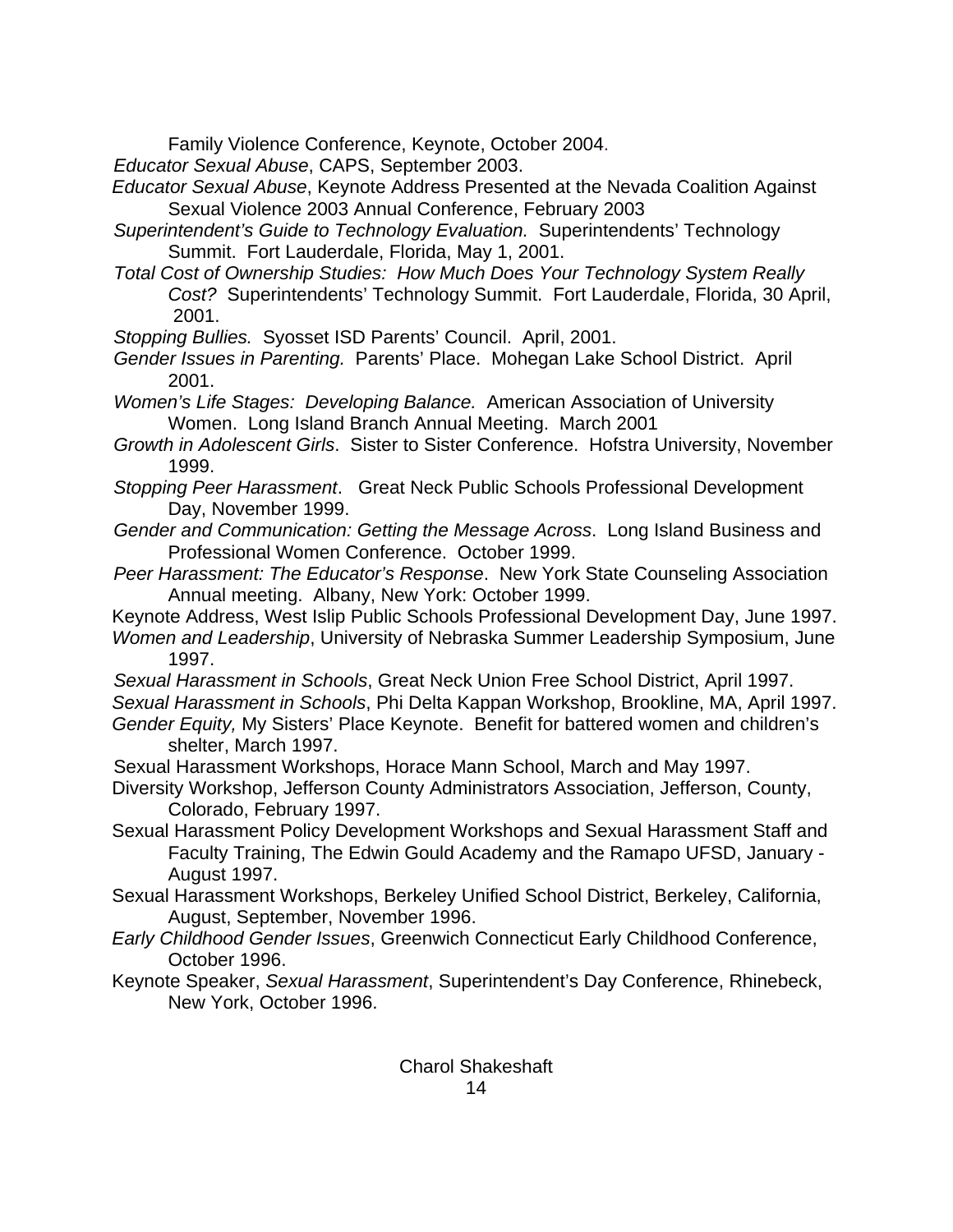- Keynote Address, *Gender and Schooling*, Colorado Association of School Executives, August 1996.
- Sexual Harassment Workshops, Morristown-Beard School, Morristown, New Jersey, November 1996.
- *Stopping Sexual Harassment*. Lakeview School District, Battle Creek, Michigan, April 1996.
- *Gender and Schooling*. Port Jefferson, New York, March 1996.
- *Gender and Schooling*. Chatham, New Jersey, March 1996.
- *Changing Peer Culture*. Ryebrook School District, April 1996.
- *Gender and Schooling*. Five workshop series. Ridgewood, New Jersey. 1995-1996.
- *Gender and Schooling*. Jones Distinguished Lecture. Emporia State College, Emporia, Kansas, February 1996.
- *Women in Leadership*. AASA, Minnesota, December 1995.
- *Gender and Schooling*. Mount Olive School District. New Jersey, October 1995.
- *Gender and Schooling*. Eastwoods School. New York, October 1995.
- *Gender and Leadership*. Canadian School Administrators, September 1995.
- *Gender and Schooling*, Robert Louis Stevenson School, Pebble Beach, California, August 1995.
- *Gender and Schooling, Leadership: An Evolving Vision*, Harvard Principal's Center Summer Institute, July 1995.
- *Gender and Schooling, The Art and Craft of the Principalship*, Harvard Principal's Center Summer Institute, July 1995.
- *Gender and Leadership*, Department of Defense, Washington, DC, July 1995. *Gender and Leadership*, AASA Institute, Burlingame, California, June 1995. *Gender and Schooling*, Mountain Lakes Public Schools, New Jersey, May 1995. *Gender and Leadership*, Bergen County New Jersey Region IV Directors of Special
	- Services Annual Meeting, May 1995.
- *Gender and Schooling*, River Dell Regional High School, New Jersey, May 1995. *Sexual Abuse in Schools*, Westchester Planned Parenthood, April 1995.
- *Gender and Leadership*, Kansas ASCD, Lawrence, April 1995.
- *Gender and Schooling*, Rye City School District, April 1995.
- *Gender and Schooling*, Manhasset Teachers' Center, Four session workshop, February-May 1995.
- *Gender and Schooling*, Glen Rock School District, March 1995.
- *Gender Bias*, Nassau County Council of School Superintendents, March 1995.
- *Peer Harassment*, Mamaroneck-Larchmont PTA, March 1995.
- *Leadership Institute for Women*, AASA, Seattle, March 1995.
- *Gender and Leadership*, AASA Distinguished Lecture, New Orleans, February 1995.
- *Gender and Leadership*, Denville, New Jersey School District, February 1995.
- *Sexual Harassment*, Two Day Workshop, Central Montcalm Public Schools, Stanton, Michigan, January 1995.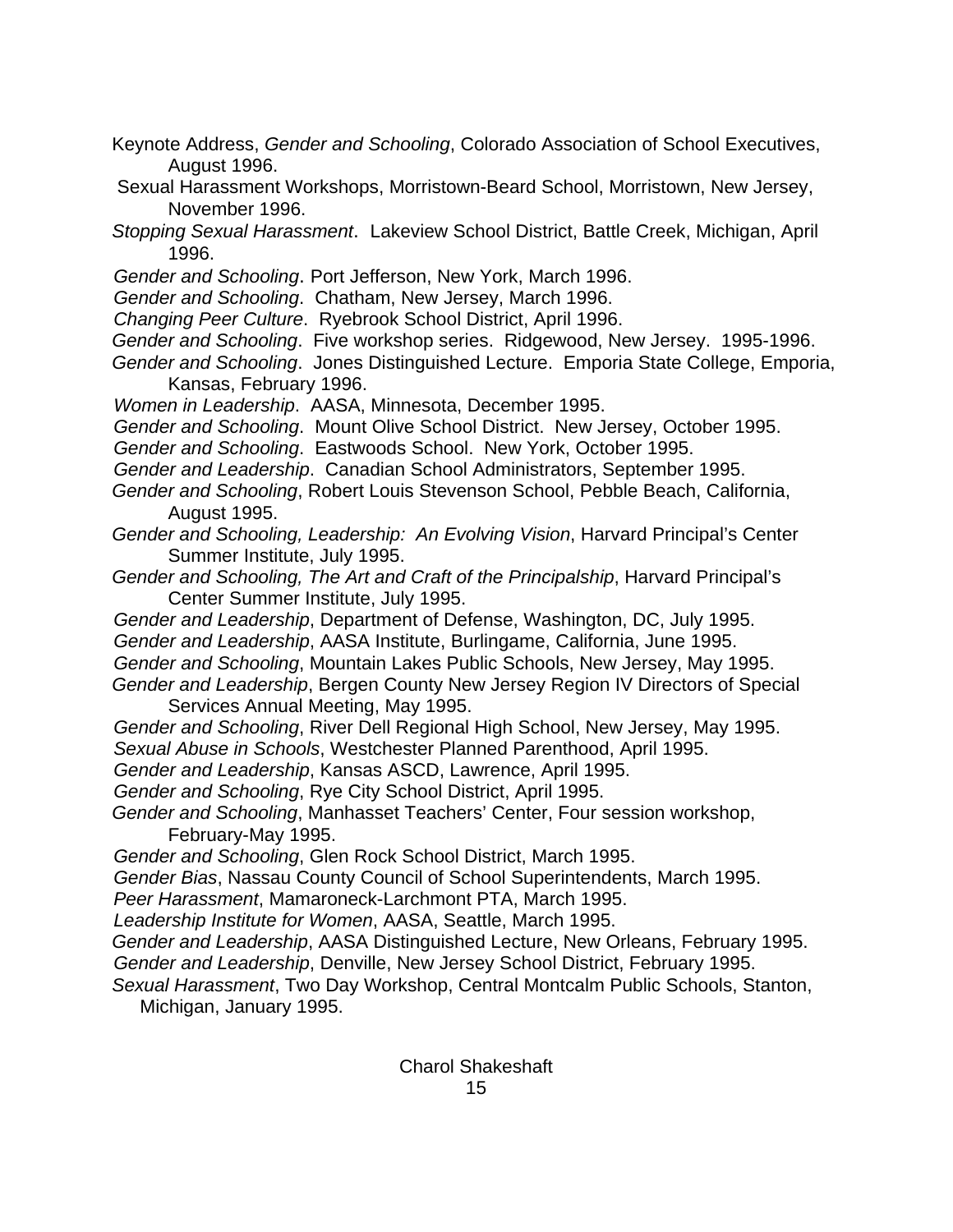- *Gender and Schooling*, R.C. Murphy Junior High School, Three Village School District, January 1995.
- *Gender and Schooling*, Lloyd Harbor School, Cold Spring Harbor, New York, January 1995.

*Peer Harassment*, Institute for Educational Dialogue, Nassau BOCES, January 1995. *Gender and Schooling*, West Side School, Cold Spring Harbor School District,

November 1994.

- *Gender and Leadership*, Federation of Women Teachers, Toronto, November 1994. *Sexual Harassment*, AASA, Vermont, November 1994.
- *Sexual Harassment*, Smithtown School District, November 1994.
- *Sexual Harassment*, AASA, Atlanta, Georgia, November 1994.
- *Gender and Leadership*, New Jersey School Administrators and School Board Annual Conference, October 1994.
- *Gender and Schooling*, Stratford School District, Connecticut, October 1994.
- *Sexual Harassment*, BOCES IV, October 1994.
- *Gender and Leadership*, Rochester, September 1994.
- *Site Based Management*, Comsewogue, September 1994.
- *Gender and Leadership*, Long Island Business Professional Women, September 1994. *Gender and Schooling*, Cold Spring Harbor School District, September 1994.
- *Sexual Harassment*, Carle Place School District, September 1994.
- *Gender and Schooling*, Manhasset, September 1994.
- *Gender and Schooling*, Southern Regional District, New Jersey, August 1994.
- *Gender and Leadership*, Missouri Department of Education Workshops, August 1994.
- *Gender and Schooling*, Harvard Administrators Institute, August 1994.
- *Gender and Schooling*, IDEA, July 1994.
- *Gender and Schooling*, Harvard Principal's Center, July 1994.
- *Gender and Schooling*, Central Regional High School District, New Jersey, June 1994. *Women and Leadership*, AASA Training, Charlotte, NC, April 1994.
- *Gender and Schooling*, North Bellmore, NY, April 1994.
- *Gender and Schooling*, Edgemont PTA, April 1994.
- *Gender and Leadership*, Virginia Tech. U., April 1994.
- *Gender and Schooling*, Mount Olive, NJ, April 1994.
- *Stopping Sexual Abuse*, Suffolk County School Superintendents Association, April 1994.
- *Gender and Leadership*, New Jersey Southern Regional School District, March 1994. *Gender and Schooling*, Middlesex, NJ, March 1994.
- *Gender and Schooling*, Manhasset PTA, March 1994.
- *Gender and Schooling*, Mamaroneck PTA, March 1994.
- *Women in Administration*, New York Women in Administration Conference, Albany, March 1994.
- *Gender and Schooling*, White Plains School District, March 1994.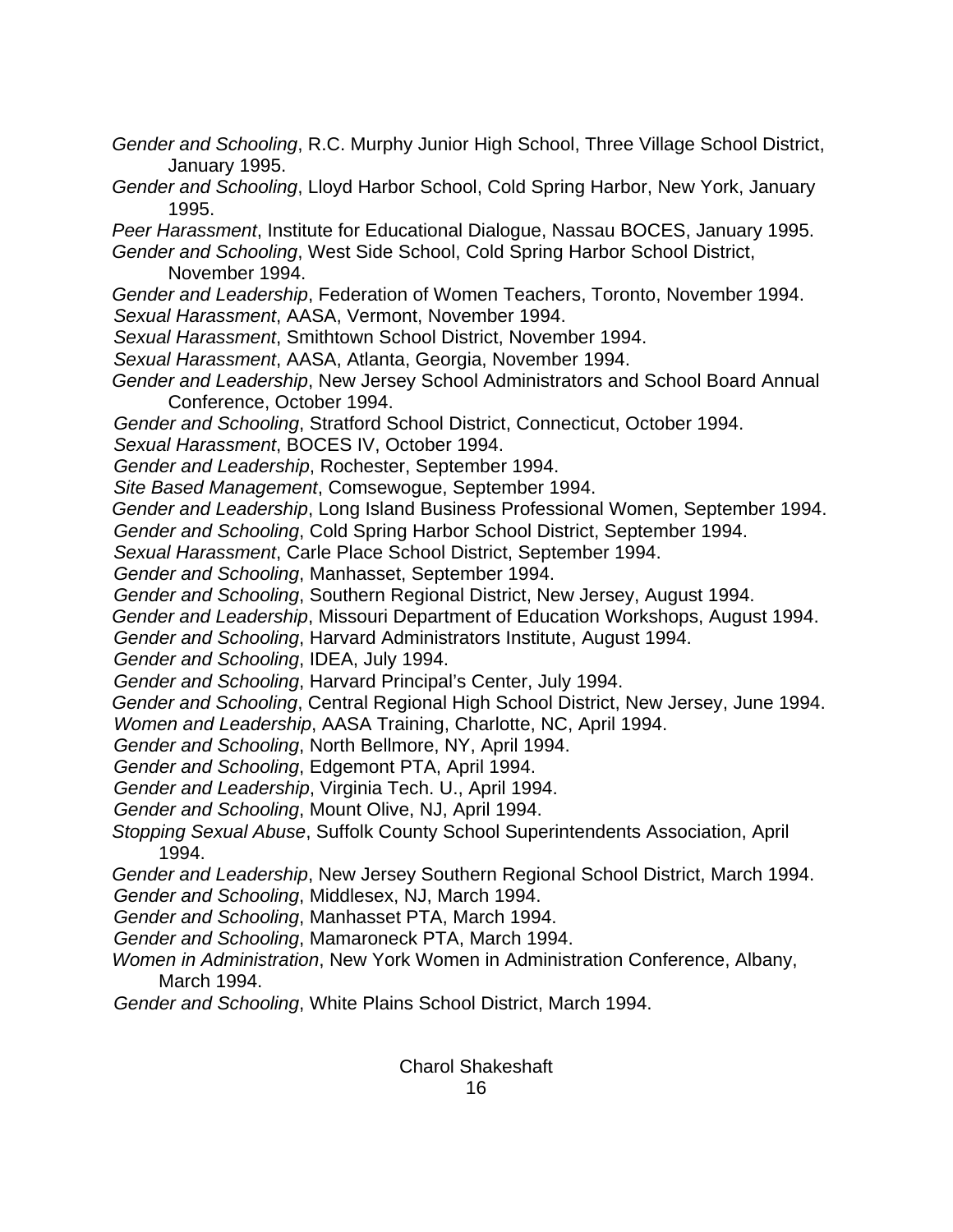*Sexual Abuse in Schools*, BOCES I, February 1994.

*Gender and Schooling*, Port Jefferson PTA, February 1994.

- *Gender and Leadership*, Annual Meeting of the American Association of School Administrators, February 1994.
- *Gender Interactions in the University Classroom*, Hofstra University Law School, February 1994.
- *Sexual Harassment*, Keio Academy, February 1994.
- *Gender and Schooling*, Fairfield School District, January 1994.
- *Gender and Leadership*, New Jersey Association of School Administrators, January 1994.
- *Tailhook in the Schools*: *Sexual Abuse of Students*, Hofstra University Professional Day, January 1994.
- *Gender and Schooling*, Scarsdale High School, January 1994.
- *Sexual Abuse in Schools*, Katonah School District, December 1993.
- *Gender and Schooling*, Huntington Unitarian Church, November 1993.
- *Gender and Schooling*, Half Hollow Hills School District, October 1993.
- *Gender and Schooling*, Scarsdale Teacher Center, October 1993.
- *Gender and Schooling*, Scarsdale PTA, October 1993.
- *Gender and Schooling*, Corning, New York School District, October 1993.
- *Gender and Schooling*, New Jersey Administrative Institute, August 1993.
- *Gender and Schooling*, 4-Day Workshop, Marymount College, June 1993.
- *Parenting a Girl*, National Mother's Center Conference, June 1993.
- *Women and Leadership*, North Dakota Leadership Conference, June 1993.
- *Gender and Schooling*, Half Hollow Hills School District, April 1993.
- *Women and Leadership*, California School Administrators, April 1993.
- *Graduate Student Fireside Chat*, AERA, April 1993.
- *Women in Administration*, Marquette University, March 1993.
- *Sexual Abuse in Schools*, New York, Women in Administration Annual Conference, Rochester, March 1993.
- *Gender at Risk*, Baldwin High School, Baldwin, New York, March 1993.
- *Deconstructing the Erected Hierarchy*, Bowling Green State University, February 1993.
- *Women in Administration*, Ohio Educational Leadership Association, Bowling Green, February 1993.
- *School University Partnerships*, LIASCD, December 1992.
- *Listening to Schools: Qualitative Research*, School Library Association, Baltimore, October 1992.
- *Women in Leadership*, Kentucky Academy for School Executives, August 1992.
- *Women in Leadership*, Volusha, Florida, County School District, August 1992.
- *Gender and Leadership*, Kvinnor Kan Fair, Stockholm, May 1992.
- *Gender and Schooling*, Swedish National Board for Universities and Colleges, Sweden, May 1992.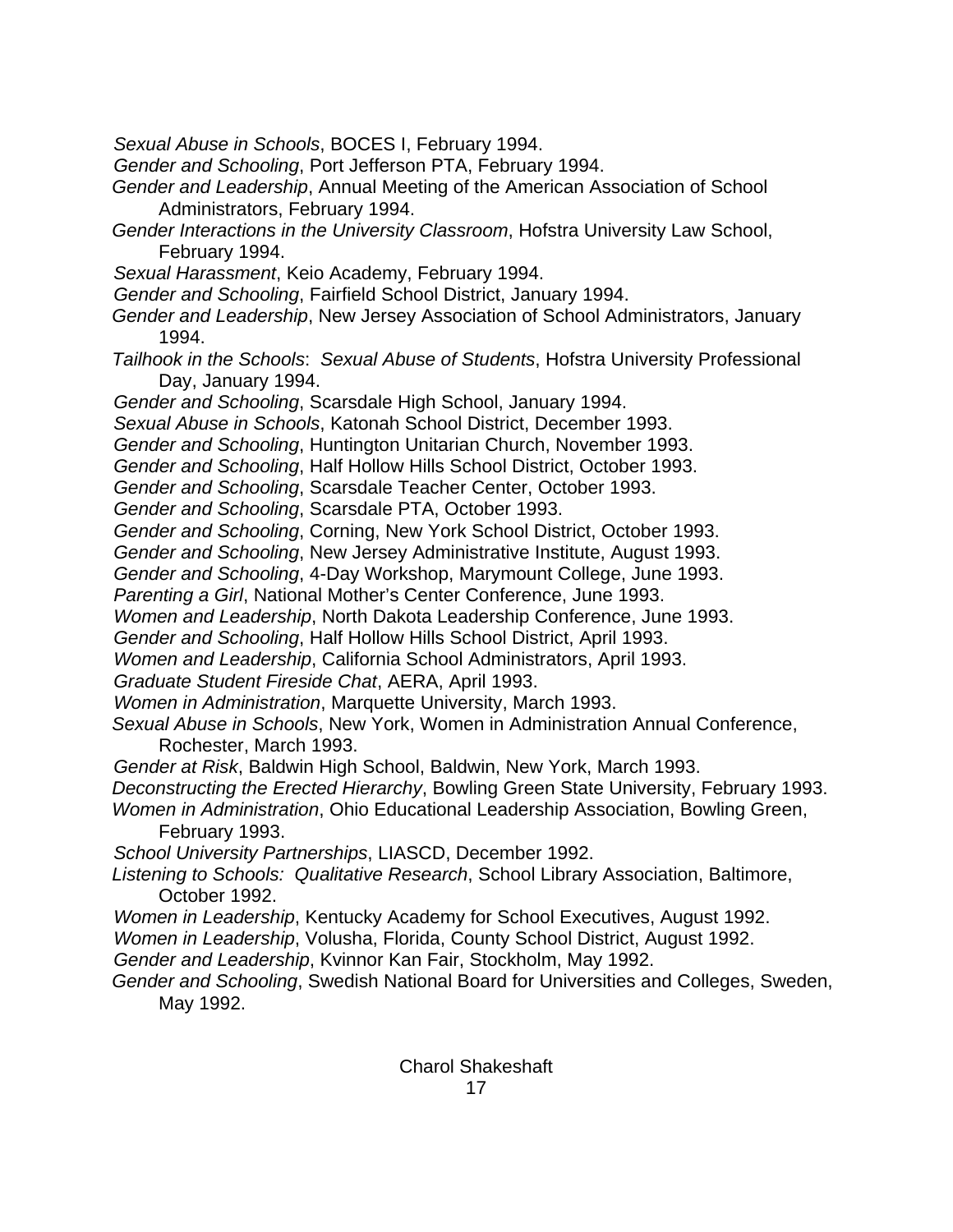*Gender and Schooling*, Dean's Distinguished Lecture, Baruch College, March 1992. *Gender and Leadership*, University of Northern Colorado, Greeley, March 1992.

*Learning to Say No: Women and Over commitment*, New York State Association of Women Administrators, Westchester, March 1992.

- *Women in Leadership*, Educational Leadership Association, Bowling Green, Ohio, January 1992.
- *Gender and Schools*, Westchester Women's Studies, Marymount College, December 1991.

*Gender and Schools*, Calgary School District, November 1991.

*Raising the Quality of the Culture in Schools*, Mate M, Holland, June 1991.

- *Men as Leaders of an All Female Organization*, National YWCA Conference, Atlanta, May 1991.
- *Gender and Leadership*, Western New York Women in Administration, Buffalo, April 1991.
- *Women in School Administration*, Michigan Institute for Educational Management, Lansing, April 1991.
- *Men and Women Working Together*, St. Louis Principals' Association, St. Louis, March 1991.
- *A Gender at Risk*, AAUW, Bryan, Texas, March 1991.
- *Gender and School Culture*, Texas A & M University, March 1991.
- *Gender and Leadership*, Westchester Women in Administration, Tarrytown, NY, February 1991.
- *Gender and Administration*, Calgary Board of Education, Calgary Teachers' Association, Calgary, Canada, February 1991.
- *Gender and Administration*, Conference for Missouri School Executives, Missouri, February 1991.
- *Research Methods in Educational Administration*, Fordham University, January 1991.
- *Gender and Leadership*, New York State Association for Women Administrators, Albany, NY, January 1991.
- *Gender and Leadership*, School Board Institute, Albany, NY, January 1991.
- *Women and Educational Management*, Women in Education Management Conference, Vienna, Austria, December 1990.

*Gender and Schooling*, Marquette University, December 1990.

- *Women Leaders*, Western Hills Area Education Agency, Sioux City, Iowa, November 1990.
- *Review of Research on Gender and Administration*, Northeast AERA, Ellenville, New York, November 1990.
- *Gender and Leadership*, Midwest AERA, Chicago, October 1990.
- *Transforming Schools*, School Administrators of Iowa, Des Moines, Iowa, August 1990.
- *Barriers to Women in School Administration*, Fred Johnston Invitational Conference, University of Wisconsin, Superior, June 1990.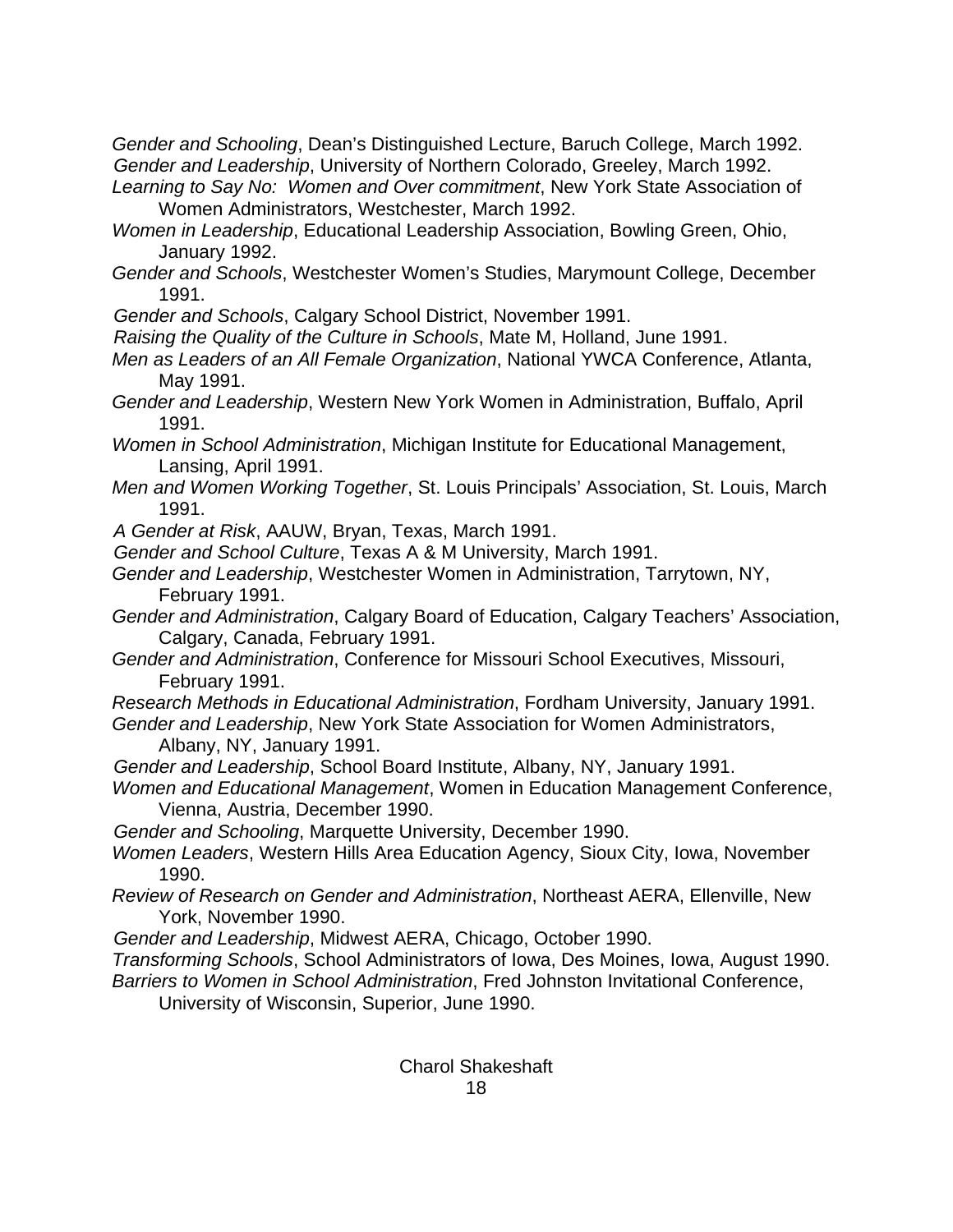*Advancing in Administration*, Vermont School Administrators, Burlington, VT, May 1990. *Gender and Leadership*, New York ASCD, Ellenville, NY, May 1990.

- *Gender and Leadership*, Red Clay Consolidated School District, Wilmington, DE, April 1990.
- *Promoting Women in School Administration*, New York LEAD Conference, Albany, NY, March 1990.
- *Gender and Leadership*, School Administrators of Iowa Annual Conference, Des Moines, August 1989.
- *Men and Women Working Together*, AASA National Academy for School Executives, Colorado Springs, July 1989.
- *Women in Educational Administration*, Oklahoma Women in Education Summer Conference, Oklahoma City, June 1989.
- *Agenda for Reform of the Pre-service Preparation of School Administrators: Issues of Implementation*, Convocation of One Hundred, National Policy Board for Educational Administration, Charlottesville, VA, May 1989.
- *Gender and Leadership*, 74th Convention of the National Council of Administrative Women in Education, Long Island, May 1989.
- *Challenging Androcentric Education*, National Conference on Curriculum, Instruction and Leadership, Montreal, Quebec, May 1989.
- *Women in Administration*, Florida Women Administrators, Tampa: April 1989.
- *Gender and Administrative Effectiveness*, Delaware Center for Administrative Skill Development, Wilmington, April 1989.
- *Effecting Change*, Images VI Conference, Ontario English Catholic Teachers Association, Toronto: April 1989.
- *Publishing in Scholarly Journals in Education*, AERA Mini-Course, Annual Meeting of the American Educational Research Association, San Francisco, March 1989.
- *Engaging in Non-traditional, Non-mainstream Research*, Fireside Chat, Annual Meeting of the American Educational Research Association, San Francisco, March 1989.
- *The Selection of School Managers*, Study Conference, Hogeschool Interstudie, Utrecht, Holland, March 1989.
- *Sex and Supervision*, Long Island ASCD, December 1988.
- *Equity and Schooling*, Superintendent's Day, Lawrence School District, Lawrence, New York, November 1988.
- *Women in School Administration*, University of Akron, Akron, Ohio, November 1988. *Gender Issues in Administration*, Georgia State University, October 1988.
- *Gender and Teacher Preparation Programs*, Cleveland State University, School of Education, September 1988.
- *Gender and Leadership*, The Ohio State University Superintendent's Academy, July 1988.
- *Men and Women in Administration*, Vermont Leadership Conference, May 1988. *Sexual Abuse and What To Do About It*, Student conference on gender issues, Hofstra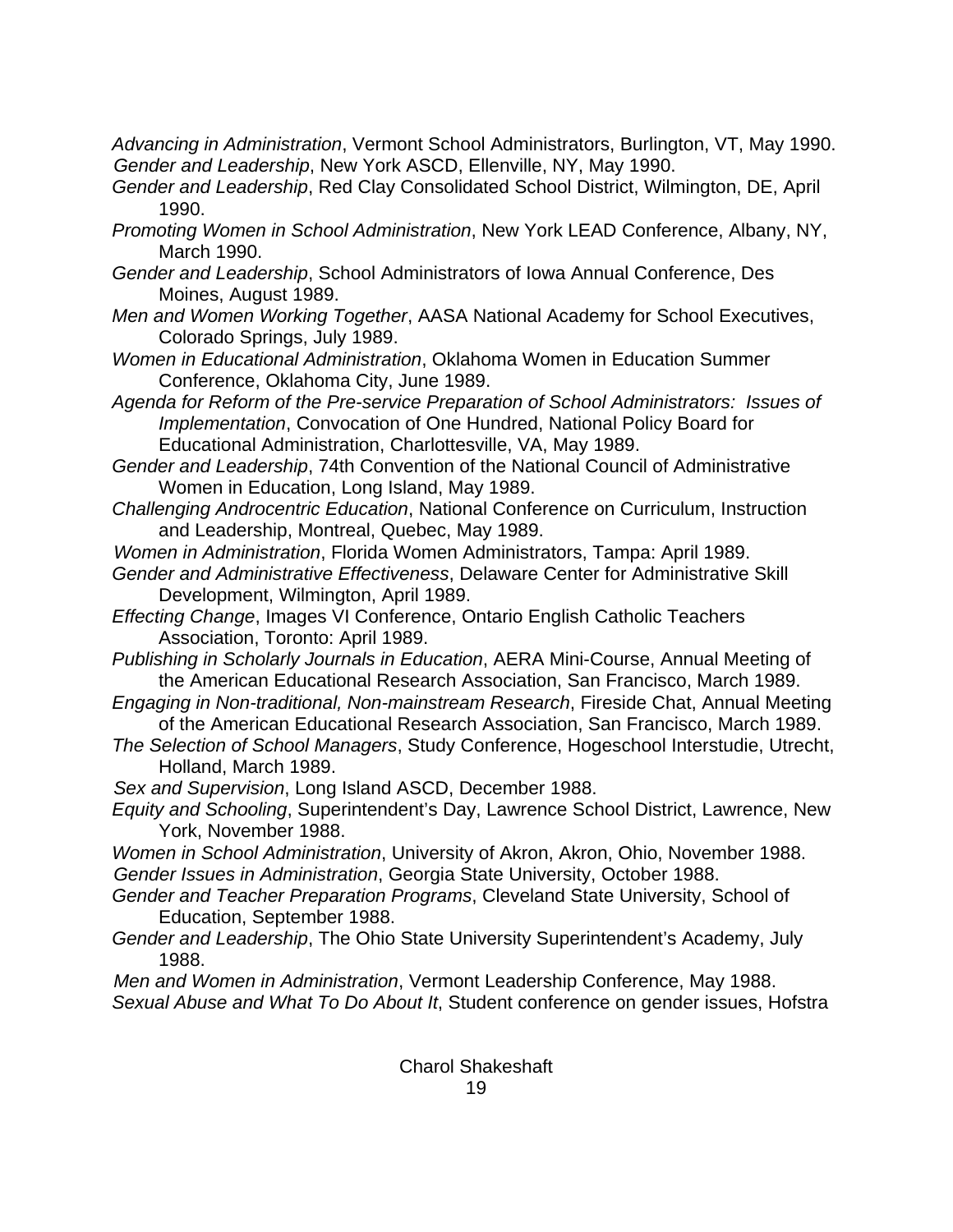University, March 1988.

- *Women's Ways of Leading*, Nassau/Suffolk Women in Educational Administration, Long Island, March 1988.
- *Women and Men in Administration*, Harvard Graduate School of Education, The Principal's Center, Harvard University, February 1988.
- *Getting In and Staying In: Entrance to a Field Site*, A New Window on the Classroom, Ethnography and the Study of Schools Conference, Hofstra University, January 1988.
- *Effective Administrative Styles*, The Ohio State University, December 1987.
- *Gender and School Administration*, Fordham University, October 1987.
- *A Gender at Risk*, University of South Carolina, April 1987.
- *Student-Teacher Interaction Patterns,* Lawrence Union Free School District, March 1987.
- *Women in Administration*, State University of New York at Buffalo, January 1987.
- *Education Administration Theory, The Impact of Gender*, Academy for Equity, Green Bay, Wisconsin, January 1987.
- *Organizational Theory and Gender*, OISE, Toronto, Canada, February 1987.
- *Women in Educational Administration*, Superintendent's Day Conference, Uniondale, New York, December 1986.
- *Wild Patience: Women in School Administration*, Fall Clinic Conference for School Administrators, Wichita, Kansas, September 1986.
- *Women as leaders in Schools of Excellence*, Maine Leadership Conference, Maine, May 1986.
- *Student-Teacher Interaction and Effective Schooling*, Superintendent's Conference Day, William Floyd UFSD, April 1986.
- *Redefining Leadership: Bringing Women In*, Women's Scholarship Conference, Lehman College, March 1986.
- *We Talk Different Because We Are Different*, Northeast Coalition of Educational Leaders, Stowe, Vermont, October 1985.
- *Organizational Communication*, Long Island Reading Association Annual Meeting, November 1985.
- *Classroom Strategies for Increasing Achievement of Minority and Women Students*, Uniondale In-Service Day, November 1985.
- *Organizational Equity*, Teachers College, Columbia University, Sex Equity Conference, June 1985.
- *Administering Effective Schools: Excellence and Equity*, Los Angeles County School District Administrators' Association, Los Angeles, November 1984.
- *Ten Years of Research on Women: A Retrospective*, AERA Special Interest Group on Research on Women, Long Beach, California, November 1984.
- *The Courts and the Rights of Students*, Lynbrook High School, Lynbrook, New York, March 1984.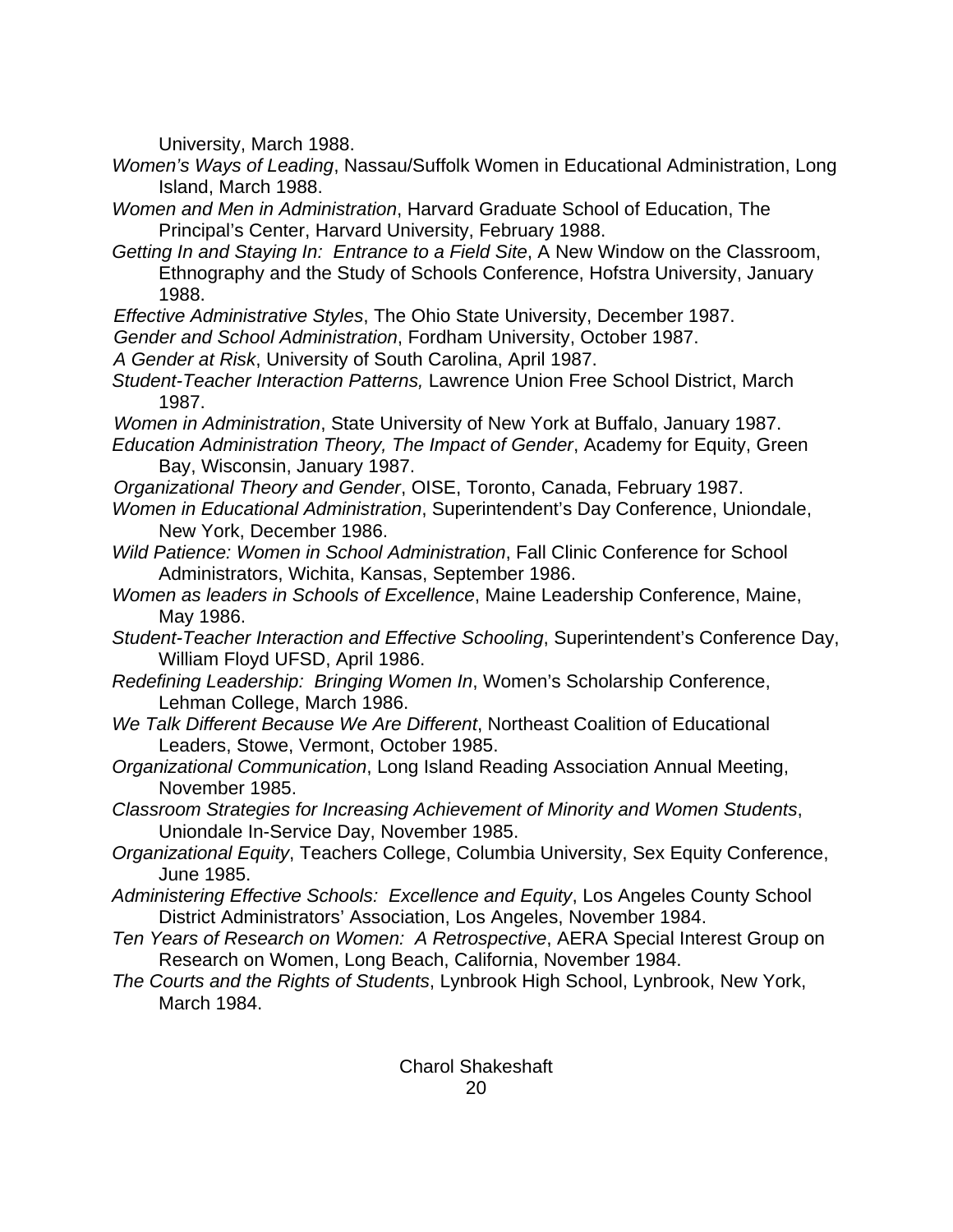- *Women as Educational Leaders,* Association for Supervision and Curriculum Annual Meeting, New York, March 1984.
- *The Inadequacy for Women of Research on Organizations*, Women on the Move Conference, Syracuse University: March 1984.
- *The Failure of Theory in Educational Administration for Women*, CADEA Annual Meeting, Syracuse, New York, January 1984.
- *Participatory Management: What the Research Tells Us*, International Association of Quality Circles, New York, November 1983.
- *The Regents Plan for Excellence: Will It Work*? Half Hollows Hills School District, November 1983.
- *The Role of Equity in Federal Policy in Education*, AERA SIG:RWE Midyear Conference, Tempe, Arizona, November 1983.

*Leadership and Women*, Fordham University, October 1983.

- *Leadership of Effective Schools: What We Can Learn from Women Administrators*, New York Association for Supervision and Curriculum Development, New York State, May 1983.
- *Preparing Women Students for the Future*, Francis Lewis High School, Queens, New York, April 1983.
- *Race and Sex Bias in Educational Research*, Shoreham-Wading River School District, March 1983.
- *Women and Education: An Historical Perspective*, Valley Stream Central High School District, March 1983.
- *Women in Higher Education Administration*, CUNY Graduate School, New York City, February 1982.
- *Management of Decline*, ASCD/Lebanon-Lancaster Pennsylvania Study Council, October 1981.
- *Workshop on Effective Schooling*, Patchogue School District, Patchogue, New York, August 1981.

*Selected Issues in Sampling*, National Institute of Education, Washington, June 1981.

- *The Education of Women*, The Commissioner of Education's Statewide Advisory Council on Equal Opportunity for Women, Albany, New York, May 1981.
- *Needs Assessment: Why and How To*, Teacher Leader Training at NYSUT/Hofstra Teacher Center, May 1981.
- *Techniques of Research Synthesis*, Gallaudet College, February 1981.
- *Research on Women in Educational Administration: Issues and Problems*, Queens College of the City University of New York, February 1981.
- *Male and Female Role Expectations*, The Lowell School, January 1981.
- *Women and Administration*, Superintendent's Day, Great Neck School System, Great Neck, New York, January 1981.
- *The Role of Schools of Education and Departments of Educational Administration in Increasing Female Leadership in Education*, Metropolitan Council of Education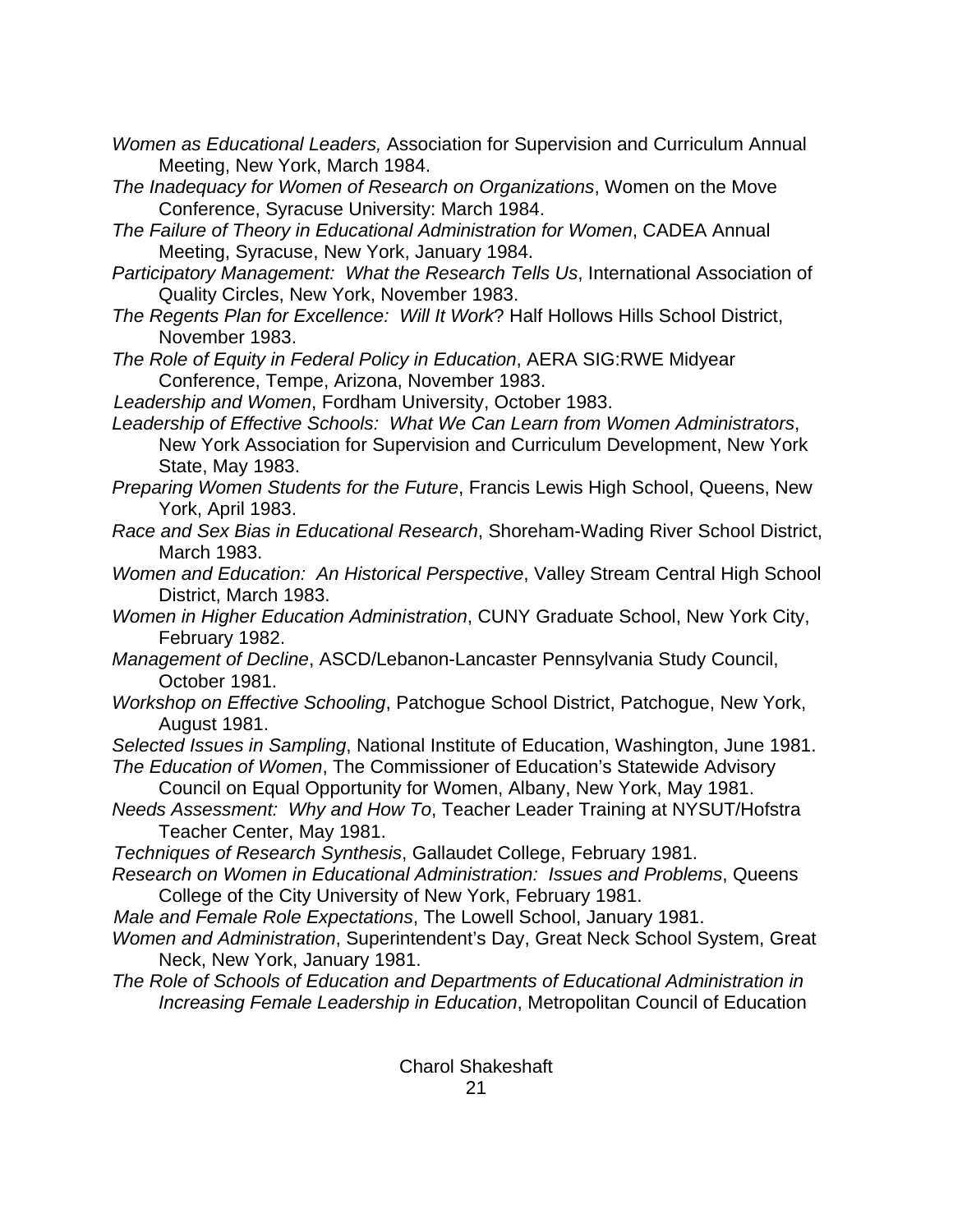Administration, Yeshiva University, November 1980.

- *Teacher Student Interaction in the Classroom: Where Boys are Boys and Girls are Girls*, Presidential Commission on Employment Policy, Washington, D.C., May 1980.
- *Administering Gifted Programs*, NYSUT/Hofstra Teacher Center Conference, Hofstra University, February 1980.
- *Seneca Falls South: Historical Perspectives of Women Educators*, National Women's Conference, Houston, 1977.

# **TECHNICAL REPORTS (Since 2000)**

*With Dale Mann* 

- Documenting Outcomes from EETT Grants to Selected Schools of the Cleveland Municipal School District: AY 2005-06, Final Report, 9.26.06
- Documenting Student Achievement from CompassLearning Odyssey in the Camden, NJ Public Schools, 8.14.06
- The Kyoto College of Graduate Studies for Informatics: A Report of Student Outcomes 2005-06, 7.17.06
- Documenting Outcomes from EETT Grants to Selected Schools of the Cleveland Municipal School District: AY 2004-05, 7.01.05
- Student and Program Results from *educate, inc*. After-school e-tutoring Program, 10.3.05
- Documenting Outcomes from EETT Grants to Selected Schools of the Cleveland Municipal School District: AY 2003-04, 10.25.04
- Analysis of Achievement and Other Outcomes from Connections Academy in Wisconsin and Colorado: Year One 2002-03, 3.1.04
- Teacher Professional Development and Elementary School Science Achievement Outcomes from TeachNet/New York City, 5.20.04
- Educator Sexual Misconduct: A Synthesis of Existing Literature -- 2004, 6.30.04
- Documenting Outcomes: Bronx Zoo Distance Learning Expeditions, 9.26.05 Girls for Planet Earth: Three-Year Final Report, 7.06.05 (plus annual reports for three years)
- The Online Reading Center of the Key Instructional Design Strategy Consortium: An Evaluation of 1st and 2nd grade Student Achievements, 4.23.04
- The Barksdale Reading Institute's Mississippi Reading Reform Model: Student Achievement Outcomes, Spring 2003, 12.15.03
- Adult Learning Outcomes from the Family Literacy Center, 4.22.04 and 8.20.03 Pocatello School District: An Analysis of CompassLearning Student Achievement
	- Outcomes in Pocatello, Idaho, 2002-03, 1.13.04, 3.05.04
- Evaluating outcomes from the Curriculum Management Consortium: A Report of the First Year, 8.12.03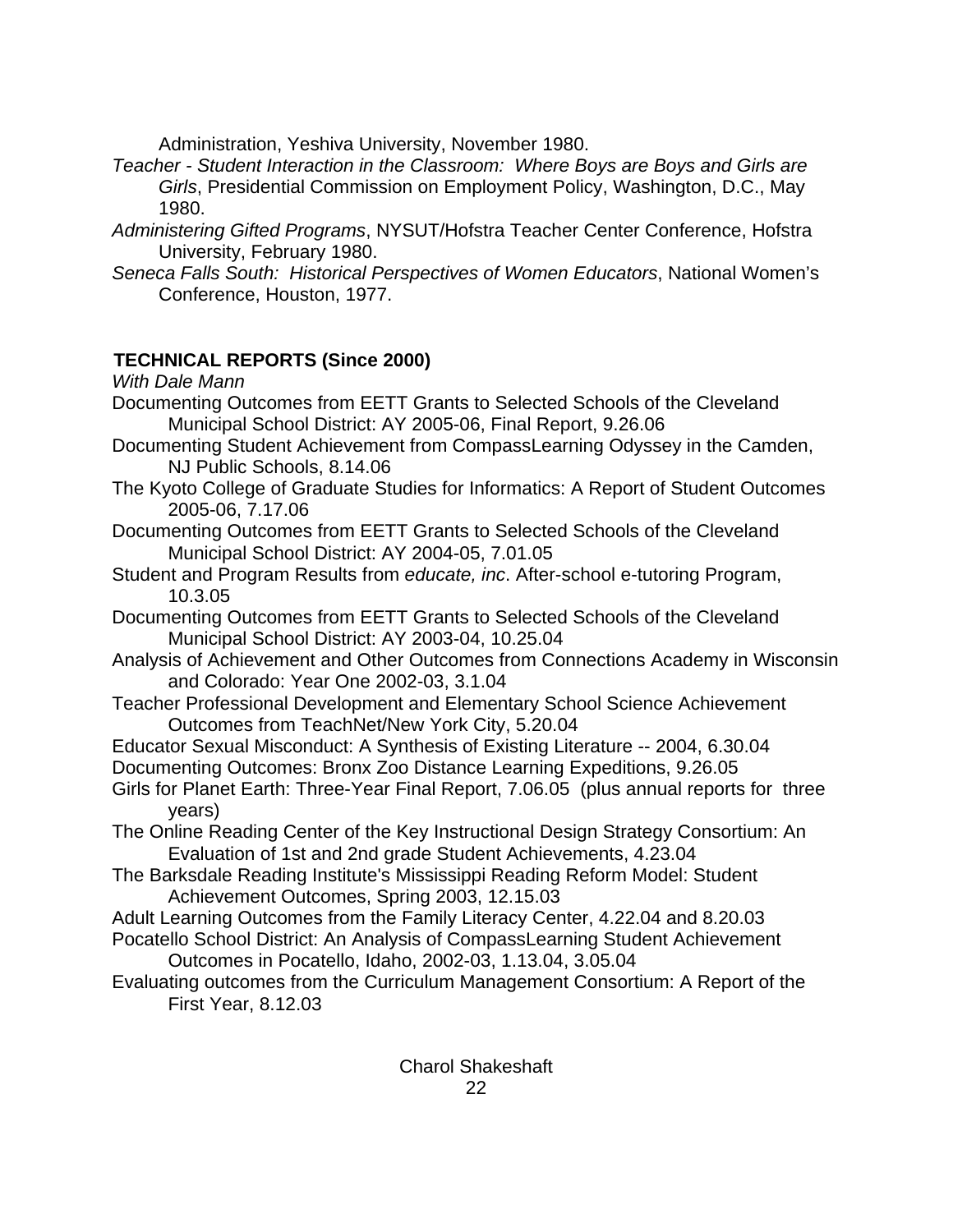Evaluating the outcomes from the Curriculum Management System of the Prince George's County Public Schools: A Report of Year One, 8.04.03

- The Waterford Early Math Curriculum in selected Prince George's County Public Schools Kindergartens: 2002-03, 3.04.04
- Teacher Technology Training: A New Delivery Method from The Teachers Network, 9.09.03
- A Field Evaluation of Middle Grades Use of Selected Materials from the National Library of Virtual Manipulatives, 10.20.03
- Relationships between School Facilities, School Characteristics and Student Outcomes, 7.21.03
- The East St. Louis School District 189 Computer Lab Implementation Of Classworks Gold For Third To Fifth Grade Reading Improvement: An Evaluation Of Pupil Progress, 2002.
- eSylvan Online: Documentation And Analysis Of Achievement Outcomes From Carlisle, PA, 10.31.02
- Strengthening General Education In Yeshivas And Jewish Day Schools With Computer-Related Teaching And Learning, 11.08.02
- Student Achievement And Homeroom.Com: An Evaluation Report, 1.24.03
- The LeapFrog SchoolHouse Literacy Center and LAUSD's School Readiness Language Development Program, Final Report, 7.23.02
- Independent documentation of 'EasyTech' in the Jefferson County Public Schools, Louisville, KY, 7.16.02
- Documenting the effect of Lightspan *AchieveNow* in the Hempstead Union Free School District, 10.12.02
- READ 180 Validation Study: Final Report, 1.30.02
- Student Achieving Standards: Three-Year Final Report. Prepared for the Pennsylvania Department of Education, 7.12.04
- Student Achievement Gains In The Cotswold Elementary School, Charlotte-Mecklenburg, NC: Individual laptops with LearningStation.com comprehensive teaching/learning support delivered on the Internet, 8.08.02
- An Evaluation Of The Large-Scale Field Deployment Of The Life Skills Training Program: Final Report, 6.09.03
- A Multi-Year Analysis Of The Outcomes Of Lightspan *AchieveNow* In The Cleveland Municipal School District, 11.07.02
- Learning Technology and the Owen J. Roberts School District, 11.17.03
- Bertelsmann Partnership for Education: State-of-the-Art Assessment, 12.16.02
- Lehman College of CUNY: An Evaluation of the MBRS SCORE program, Sept. 1999- Aug.2002, 10.01.02
- Assessing One Component Of A Summer School Literacy Program In Community School District 29, Queens, NY, Summer 2001, 4.11.02
- School Facilities In Arizona: An Examination Of The Relationships Between And Among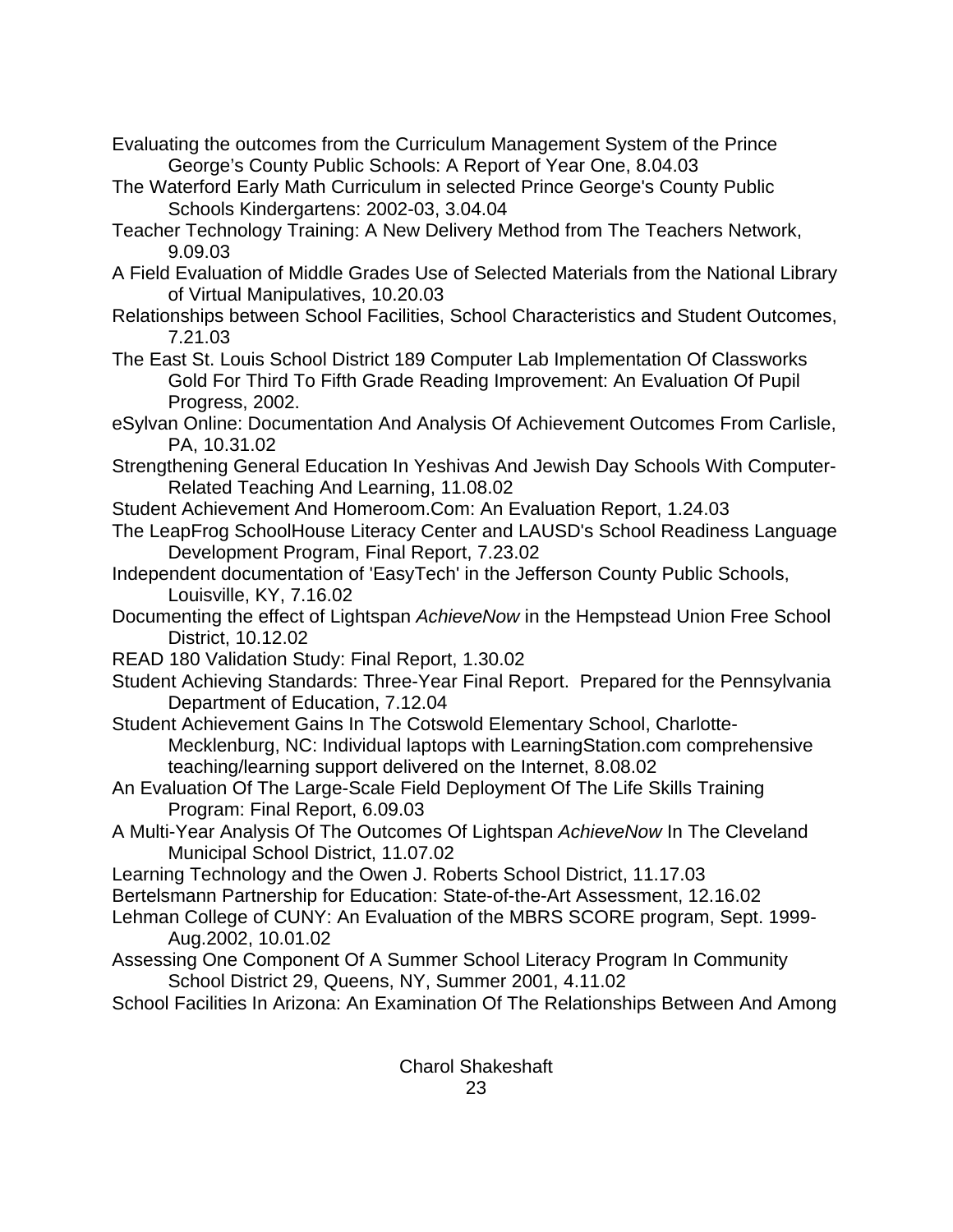School Facilities Characteristics And Educational Outcomes, 5.30.00

# **GRANTS, CONTRACTS, AND OTHER FUNDING (Principal Investigator)**

- Planned Parenthood of Nassau County, 2006-2007, Saturday Technology and Music Mentoring Program for Girls of Color, \$25,800
- Long Island Fund for Women and Girls, 2005, Get a Voice, Rapping Project for Girls, \$9,800
- US Department of Education, 2003-04, Synthesis of Research on Educator Sexual Misconduct, \$30,000
- National Science Foundation/Utah State University, 2002-03, Evaluation of the Efficacy of Virtual Math Manipulatives, \$40,000
- National Science Foundation, 1998-2001, The Green Project: Math, Science and Technology Camp for Girls of Color, \$900,000
- U.S. Department of Education, WEAA, 1994-1995, Three Year Study of Middle School Peer Interactions, \$100,000
- U.S. Department of Education, Field Initiated Grant, 1992-1993, Study of Sexual Abuse of Students by Teachers, \$100,000.
- National YWCA, Study of Effects of Single Sex Programs, 1989 1991, \$100,000
- Hofstra University Faculty Small Grants -- various years

*Co-principal Investigator with Dale Mann – 2000 to present* 

Alabama State Department of Education, STI Assessment, current, \$100,000

DELL/Henrico County Public Schools, Evaluation of Laptop Use in Schools, Current, \$375,000

- New York State Education Department, Evaluation of EETT Title IID Outcomes, current, \$262,000
- Cleveland Municipal School Dist., Evaluation EETT, 2005-06, \$190,000 Compass Learning, Online Learning Evaluation, 2005-06, \$9,500

Kyoto Computer Gakuin, Online Learning Evaluation 2005-06, \$37,500

- West Virginia EETT Evaluation, Evaluation of EETT Model School Project, 2003 -2006, \$981,000
- NYC DOHMH, 2005, Centers for Disease Control, Youth Risk Behavior Survey, \$100,000
- OneEconomy/eSylvan, Evaluation of Online After-School Tutoring Program, 2003-05, \$55,000
- Barksdale Reading Institute (BRI), Evaluation of Mississippi Reads, 2003-04, \$75,000

Connections Academy, EdVision Achievement Outcomes, 2003-04, \$120,000 Teacher Network, TeachNet, Teacher Technology Training in New York City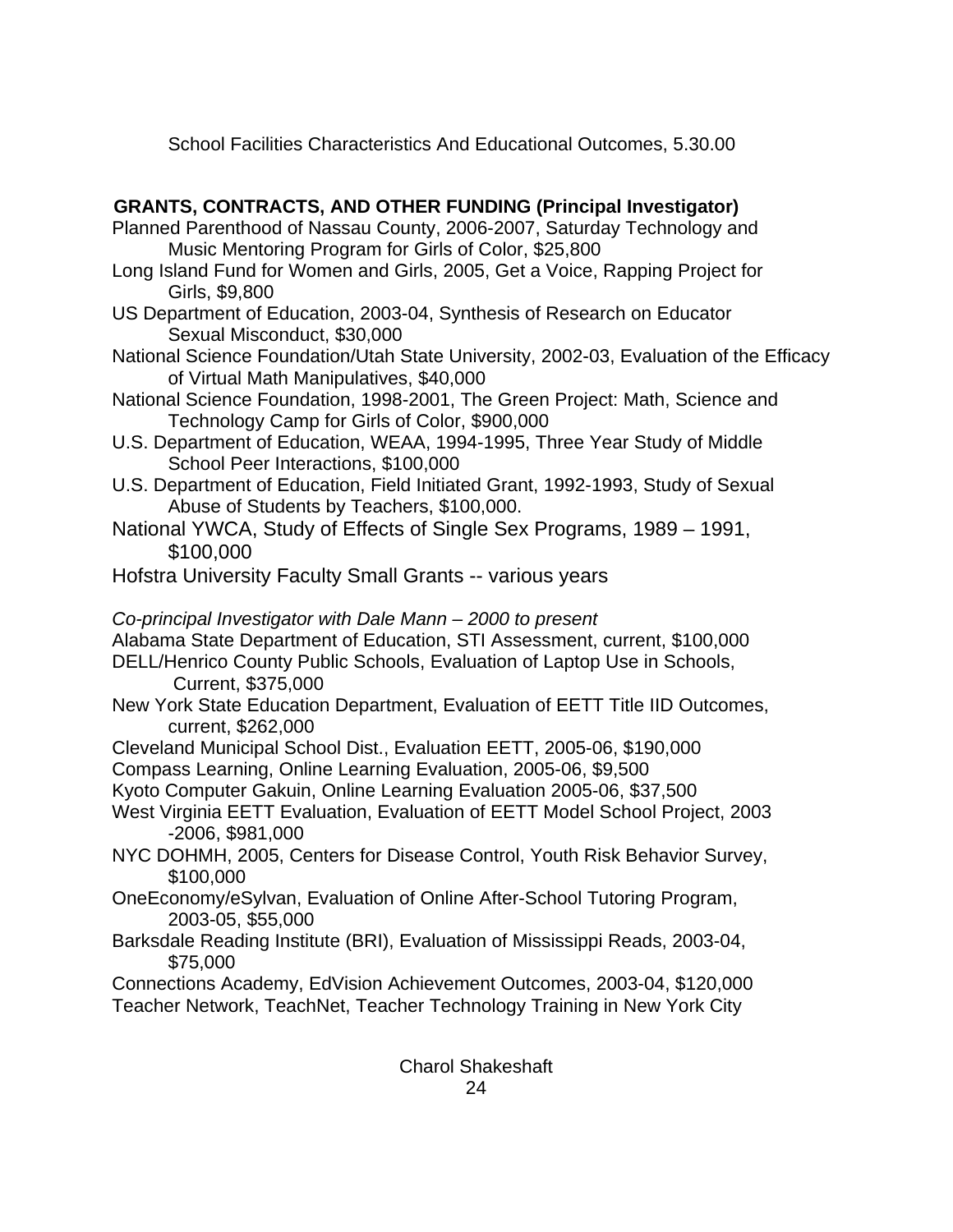Schools, 2003-04, \$59,000

- World Conservation Society/Bronx Zoo, Evaluation Girls for Planet Earth, 2002- 05, \$65,000
- Allen ISD, TX, Evaluation Family Literacy Center and Kids Online, 2002-04, \$141,000
- Compass Learning, Evaluation of Online Learning, 2002-03, \$8,500
- Prince George County, MD., Evaluation Curriculum Management Consortium, 2002-03, \$35,000
- Arizona School Facilities Board, Study of School Facilities and Student Achievement, 2001-03, \$100,000
- NYC DOE/DOHMH, 2003, Centers for Disease Control, Youth Risk Behavior Survey, \$69,000
- CERI, 2001-02, Development of Interactive CD Simulation, \$156,000
- Classwell, East St. Louis Online Achievement, 2001-02, \$24,000
- eSylvan, Online Learning, PA, 2001-02, \$22,500
- Gruss Life Monument Funds, Technology to Strengthen Secular Education, 2001-02, \$62,275
- Homeroom.com, Homeroom.com Contributions to Student Learning, 2001-02, \$48,500
- LeapFrog, Schoolhouse Literacy Center Evaluation Plan, 2001-02, \$7,000
- Learning.com, EasyTech Evaluation, Jefferson County Public Schools, 2001-02, \$55,000
- Lightspan, Evaluation of the Relationship Between Online Learning Through Lightspan and Student Achievement, 2000-2003, 210,000
- Scholastic, Read 180 Validation Study in 6 Urban School Districts, 2000-2001, \$135,500
- Pennsylvania Department of Education, Multi-year Outcomes, Students Achieving Standards Program, 2000-03, \$450,000
- Learning Station, Achievement Outcomes Study, 2000-02, \$5,000
- Sun Microsystems, Instructional Technology White Paper, 2000-01, \$10,000
- Philip Morris, 1999-2002, Nationwide Field Study of Life Skills Training Program to Reduce Youth Risk, \$1,575,165
- Lightspan, Evaluation of the Relationship between Online Learning Through Lightspan and Student Achievement 1998-2002, 60,000
- Owen J. Roberts School District, Instructional Technology Program Review, 2003, \$4,250
- Bertelsmann Foundation, Partnership for Education, 2002, \$10,000
- Lehman College, 2002, MBRS SCORE Program, \$4,000
- Metropolitan Teaching & Learning, Summer School Literacy Program, 2001, \$30,000
- Arizona School Facilities Board, Evaluation of School Facilities and Student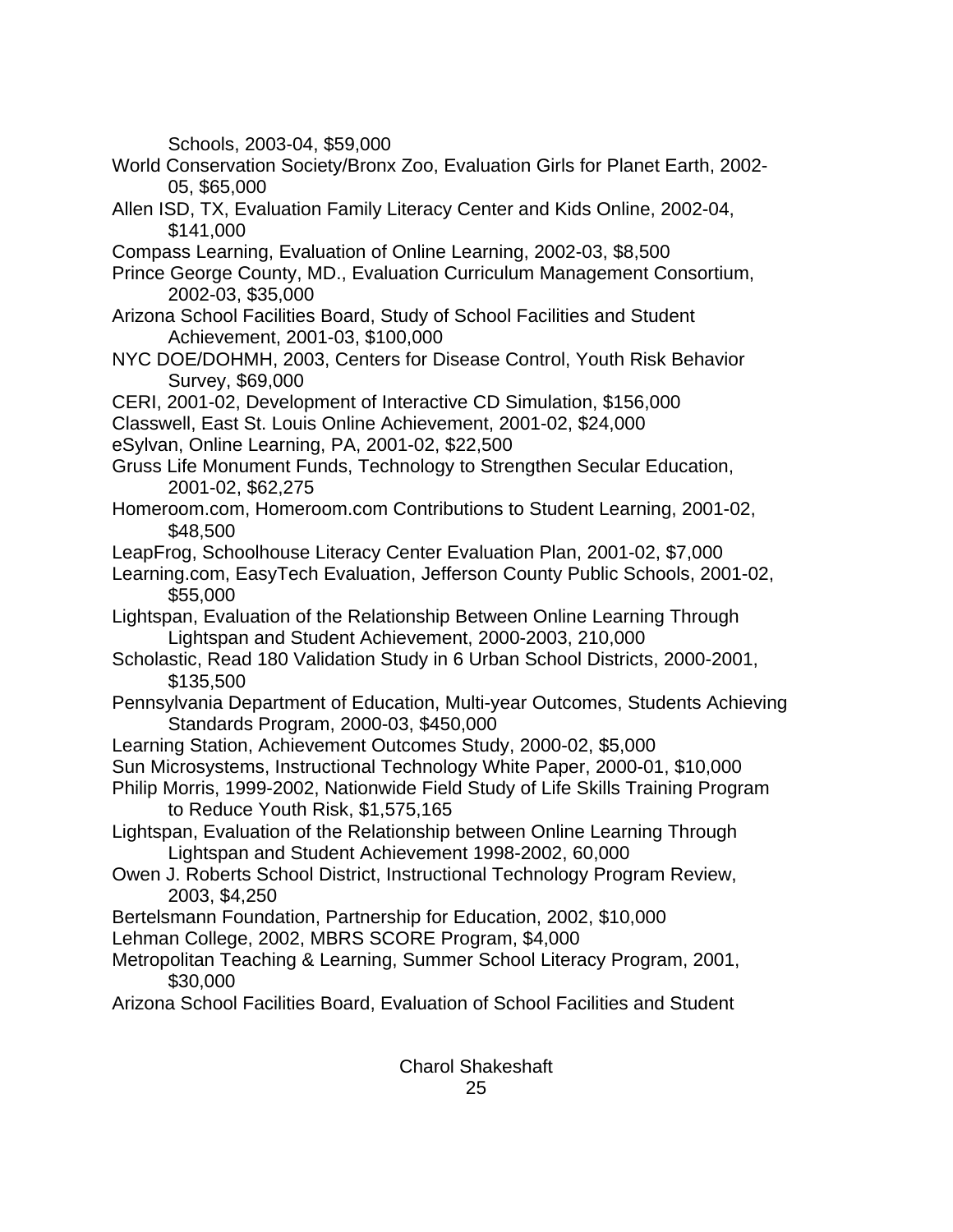Outcomes, 2000, \$ 100,000

## **EXPERT WITNESS REPORTS AND WORK**

- John Doe # 1-6, et al. v. Beaufort County School District, et al., A. Parker Barnes & Associates, Case Review and Consultation, South Carolina, 2005-2007.
- *Zachariah Braley v. Midland County Educational Service Agency, et al*. Dilley, Haney P.C., Case Review, Michigan, 2007.
- *James McArthur & Cindy Starr v. Academy School District 20*, Weeks & Luchetta, Report, Colorado, 2006-6007.
- John Doe, a minor, by his next best friend, Jane Doe v. Putnam County Board of  *Education & Brent P. McGucken*, Joseph Bronosky, Campbell Woods, Case Review and Consultation, West Virginia, 2006.
- *John and Jane Doe Individually and on Behalf of Their Minor Children, James Doe and Richard Doe v. Sacred Heart Catholic School, Brian Matherne, and The Archdiocese of New Orleans,* Moore, Walters, Thompson, Hoover, Inquiry and Case Review, Louisiana, 2006.
- *John Doe and Jane Doe, individually and the Parents and Next Friends of Minor Doe vs. Johnson County Park & Recreation District etc*., Walters, Bender, Strohbehn & Vaughan, Report, Missouri, 2006.
- *Jay Ward v. Federal Way School District*; William Hogan, Rebecca Roe, Report and Deposition, Washington, 2006.
- *Francesca Camarata v. Lutheran High School* , Marlin & Saltzman, Deposition, California, 2006.
- *WJW, et al. v. Hickman Mills Consolidated School District # 1, et al. Attorney Rebecca* Randles, Report and Deposition, Missouri, 2006.
- *John & Jane Doe 1 (on behalf of their minor child) v. Robert Sutton and Richland County S.D. # 2, South Carolina; and John & Jane Doe 2 (on behalf of their minor child) v. Cassius Rojas and Richland County S.D. # 2*, South Carolina, John E. Schmidt, III, Nelson Mullins, Report and Deposition, South Carolina, 2006.
- *Colorado Catholic Conference,* Christopher Rose, Associate Director for Public Policy, Report and Testimony, State Legislative Hearing, Colorado, 2006.
- *The Board of Education of the Three Village Central School District v. Dennis Bates*, Guercio & Guercio, Case Review, Consultation, and Expert Witness Appearance, New York, 2005.
- *Melanie H. v. Doe 1 & Does 2 through 1000,* , Hennigan, Bennett & Dorman, LLP, Declaration in support of motion for summary judgment, California, December 2004.
- *Jane Doe 43 v. Lane Lohr & Mary Institute & Saint Louis Country Day School* (St. Louis, MO), Report and Deposition, Missouri, 2005.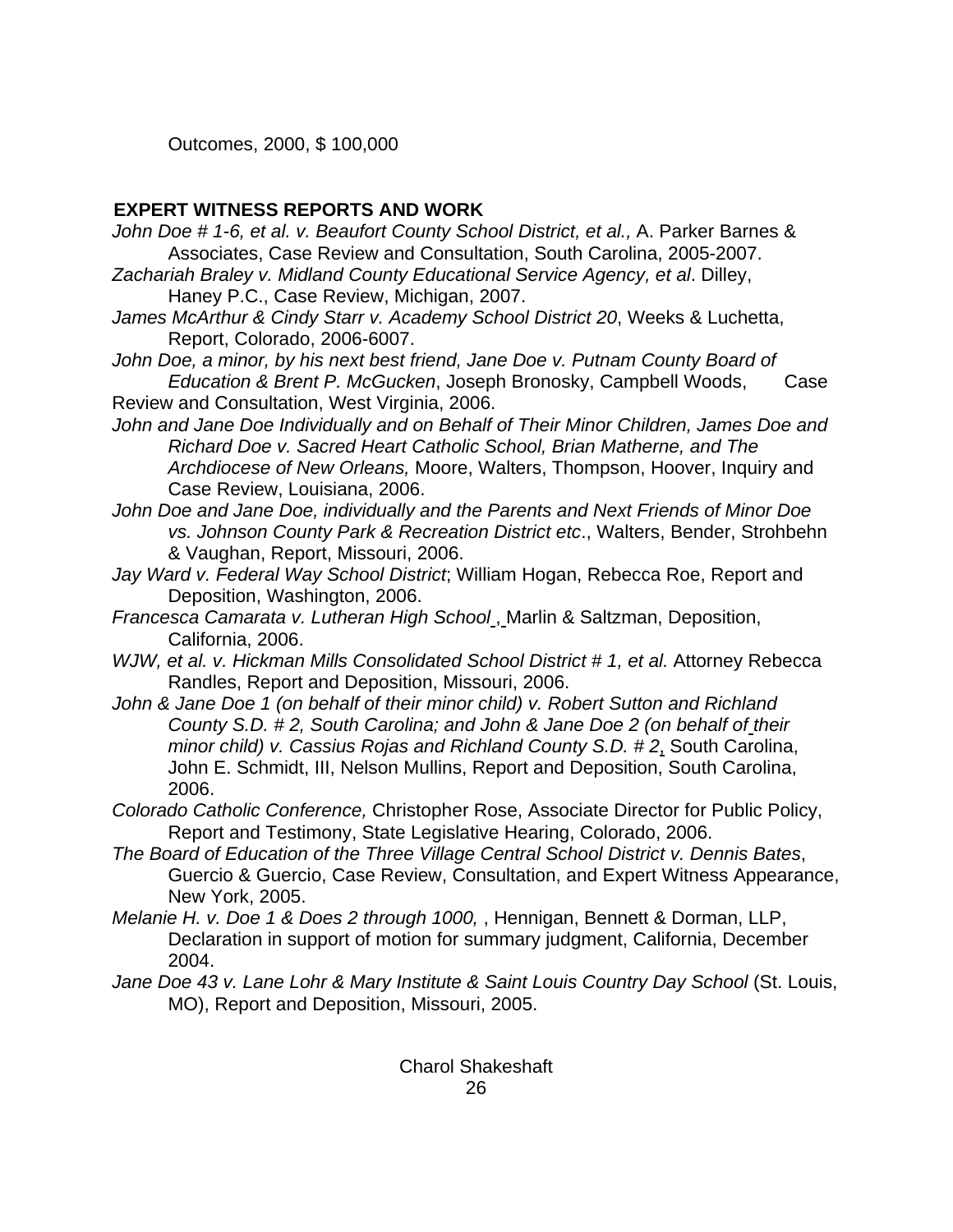- *Jane Doe v. North Tonawanda City School District,* Report, Jeff Anderson & Associates, New York, 2004.
- *Homrich v. Schumaker, et al.,* Anne Buckleitner, Smietanka Law Office, Report, Michigan, 2004
- *Brannum, et al. v. Overton County Schools, et al* , Mark Chalos, Leiff, Cabraser, Heimann & Bernstein, Report, Tennessee, 2004-2005.
- *Cloud v. Seattle Public Schools* , Law Offices of T.J. Keane, PLLC, Case Review, Consultation and Deposition, Washington, 2004.
- *R.G. and G.G. on behalf of their minor child A.G. v. Charles O'Neil, et al., Tracey* Rannals, Gainsburgh, Benjamin, David, Meunier & Warshauer, Case Review, Deposition and Report, Louisiana, 2004.
- *Brice v. Van Buren School & M. MacGuinness*, E. Robert Blaske, Blaske & Blaske, Report, Michigan, 2004.
- *United States v. Jairo Zapata*. Peter Tomao, Esq., Report, New York, 2003.
- *United States v. Lonnie Lake et al.* Peter Tomao, Esq., Report, New York, 2003.
- *Roe v Monongalia County Board of Education,* Allan N. Karlin, Attorney-at-Law, Report and Deposition, West Virginia, 2002.
- *Doe v. University of Chicago*, Kinoy, Taren & Geraghty P.C.. Deposition, Illinois, 2002. *Angell v P. Christensen, Pardeeville Area School District, et al.,* Gingras, Cates &
	- Luebke, Report, Illinois, 2001.
- *Whittaker v. Holyoke, Colorado Board. of Ed., Steven Taffet,* Report, Colorado, 2001.
- *Jane Doe 1-4, v. Boulder Valley School District, Dean Damon, Lydia Swize, Holly Hultgren, David White, and Jane Doe 5 v. Boulder Valley School District, Dean Damon, Holly Hultgren, and David White,* Richard Werner, Law Offices of Richard Werner, Report, Colorado, 2001.
- *Collin Lowey, Terry Lowey, and James Lowey v. The Roman Catholic Bishop of Las Vegas and Its Successors, a Nevada Corporation; Bishop Gorman High School; Clerics of Stant Viator; The Roman Catholic Dioceses of Nevada:*  Jack David Patton; Roes I through X, and Does I through X, Ivy Gage, Esq., Gage and Gage, Report, Nevada, 2001.
- *Angell v P. Christensen, Pardeesville Area School District, et al.,* Gingras, Cates & Luebke, Report, Wisconsin, 2001.
- *Javonne Brooks, individually, and Mathes and Rita Guice, on behalf of Saran Guice, minor daughter, vs. The School Board of Broward County, FL,*  Keith/Mack Attorneys-at-Law, Report, Florida, 2000.
- *Joshua Massey, Donna Massey et al. vs. Akron Board of Education and William Bennett; Joseph Labay and Patrica Labay vs. Akron Board of Education and William Bennett; Brian Devericks vs. Akron Board of Education and William Bennett,* Landskroner Law Firm, Ltd., Report, Ohio, 1999.
- *William P. Caffrey, Amityville Teachers' Association, Aphrodite Abney, Venus Abney, Malik Lewis, Raisa Stevenson, Bernard Milligan, Enid DePass, Elizabeth*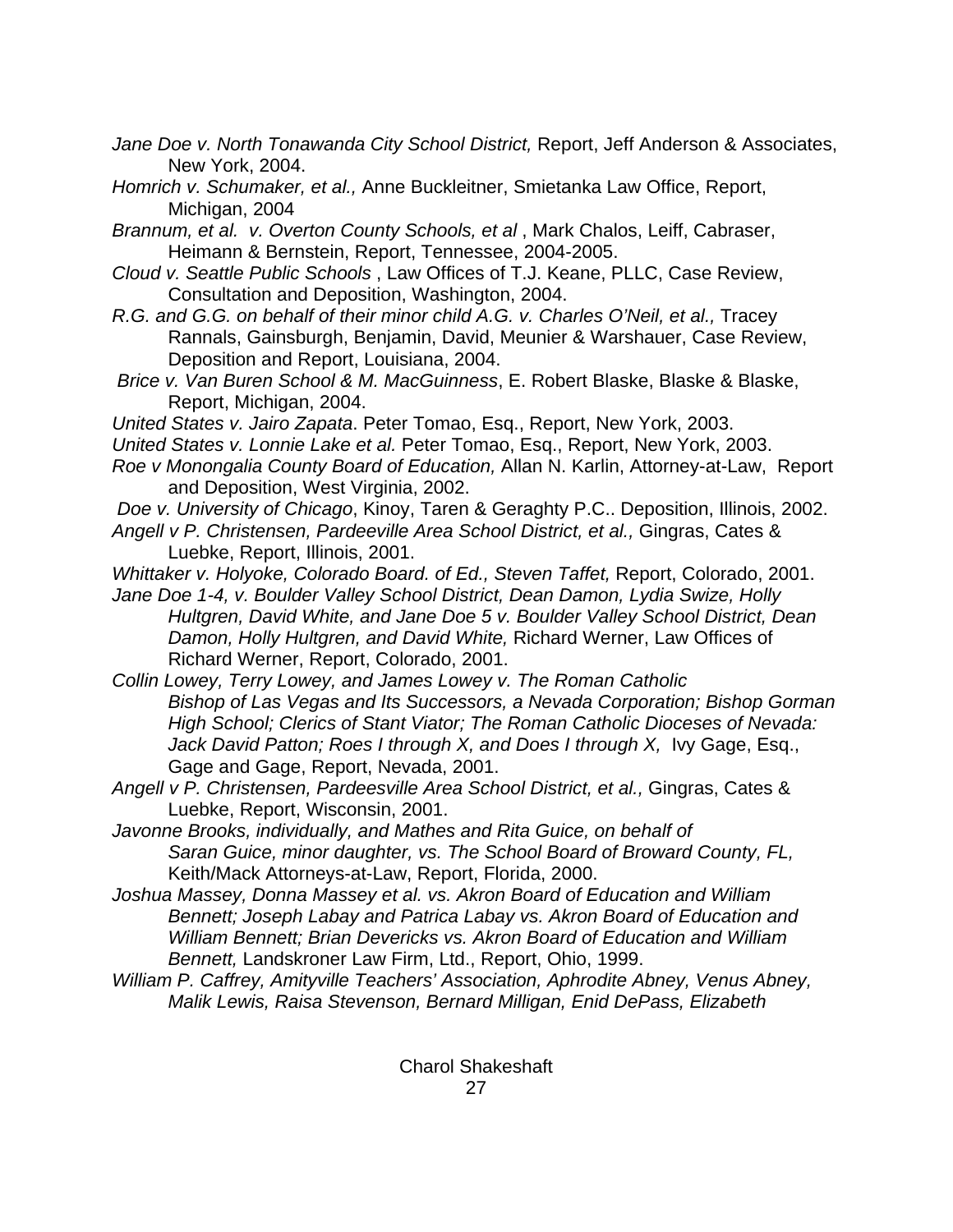*DePass, Joshua Tyson, New York State Conference of National Association for the Advancement of Colored People Branches, Long Island Region National Association for the Advancement of Colored People vs Stephanie A. Andrews, Marietta Fuentes Mee, Martha L. Peterson, Richard W. Anderson, Jeannette Santos, Edward Scott, Samuel Williams, Board of Education of the Amityville Union Free School District, Dean F. Bettker,* Frederick K. Brewington, Esq. and the law firm of Hamburger, Maxson & Yaffe, co-counsels, Report, Deposition, and Court Testimony, New York, 1999.

- *Brian O'Rourke v. Linda Baisi, Saint Frances de Chantal Roman Catholic Church, Saint Frances de Chantal Parish School, Rev. Daniel J. Keenan, Rev. Joseph Devlin, Sister M. Claire, Rev. Paul Waddell, Louis Barbutto, John Doe and Jane Doe, Richard Roe and Jane Roe, and The Archdiocese of New York,* Michael Dowd, Esq. Report, New York, 1999.
- *Ana L. and Rudy L. , Individually and as Next Friends and Parents of Sarah L., a minor child, v. Alamogordo Municipal School District, Alamogordo Municipal Board of Education, and Horace Cordova, Margaret Cordova, Mary Scott, and Stan Rounds in their Individual and Official Capacities.* Philip Gaddy, Esq., Report, New Mexico, 1998.

*John Doe v. Anthony Pilla et al.,* John Duda Co., LPA, Report, Ohio, 1997.

*Jane Doe v. The School Board of Dade County, Florida, George Crear III, Octavio Visiedo, Angeline Welty, and Leonard Glazer,* Alan Goldfarb, Jonathan Wald , Report, Deposition, and Trial Testimony, Florida, 1996.

*Hanna E. Steere v Albion Public Schools, Judyth L. Dobbert, Superintendent, et al,*  Robert Blaske, Blaske & Blaske, Report, Michigan, 1996.

*Connie Kolb, et al v. Bridgeport Independent School District, et al, Carmen Mitchell,* Esq., Wilson, Williams, Molberg, & Mitchell, Report, Texas, 1996.

## **EDITORIAL/ADVISORY BOARDS**

*Handbook of Research on the Education of School Leaders,* Consulting editor*,* 2006- 2007.

*Sexual Abuse Advisory Board, 2007 to present* 

*Controlling Sexual Harassment,* Thompson Publishing, 2005 to present.

*American Association of University Women,* Advisory Board, *Drawing the Line on Sexual Harassment on Campus*. 2005-2006

*Long Island School Leadership Center,* 2003 to present.

*Advancing Women In Leadership.* Editorial Board. 2001 to present.

*AERA, reviewer for annual meeting papers, 1979 to present.* 

*UCEA, reviewer for annual meeting papers, 1982 to present.* 

*Psychological Reports,* reviewer, 2004.

*Perceptual and Motor Skills,* reviewer, 2004*.*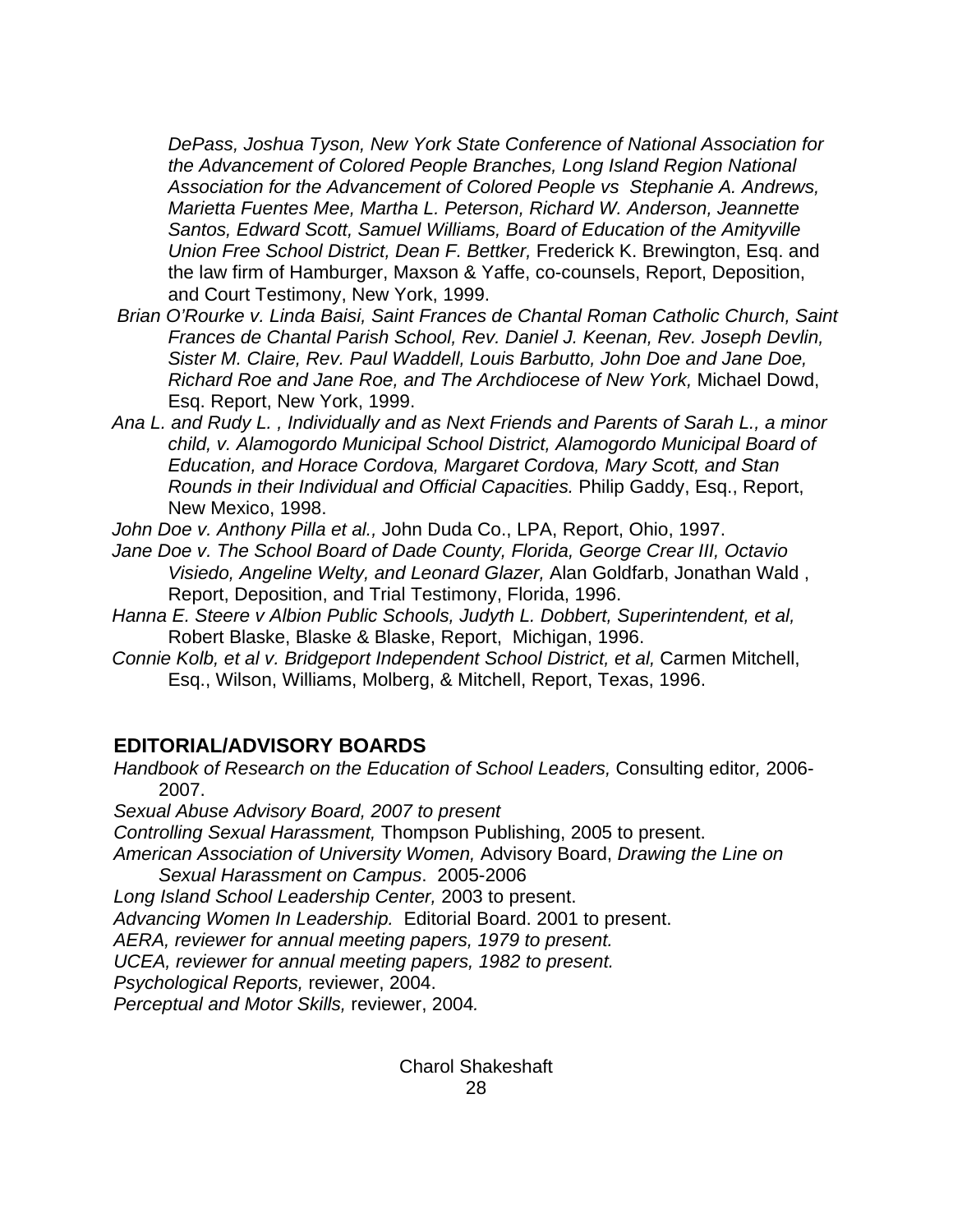*Long Island Children's Museum.* Board of Trustees, 2000 to present. *Erase Racism,* Education Committee, 2002 to present *Erase Racism,* Housing Research, 2004- to present *Long Island Fund for Women and Girls,* Education Committee, 2000-2004 *Journal of Educational Research*, 1996 - 2002 *Journal of a Just and Caring Education*, 1996-1999 *Urban Education* (1991 - 2001) *The Journal of Educational Administration*, Editorial Board (1986 - 1999) *Educational Administration Quarterly*, Editorial Board (1987 - 1993), reviewer to present. *National Forum of Applied Educational Research Journal*, Editorial Board (1987 - 1990) *NWSA Journal*, Editorial Board ( 1988 - 1992) *Silver Center for Reflective Principals*, Board of Directors, 1988-1992. *Teaching Education* ( 1990 - 1996) *Journal of Research for School Executives* (1990 - 1993) Project on Gender and Education, National Board (1989 - 1995) Long Island Women on the Job, Board (1991 - 2001) New York State Association for Women in Administration, Advisory Board (1990 to 1993)

### **PROFESSIONAL ORGANIZATION ACTIVITIES**

*American Educational Research Association*  Chair, Division A Program Committee (1995 - 1996). Executive Committee, AERA Council (1991-1992) Vice President, Division A (1990-1992) Chair, Committee on Guidelines for Eliminating Sex and Race Bias in Educational Research (1982 - 1985) Committee on the Role and Status of Women in Educational R and D (1982 - 85; Chair (1983-85) Treasurer, SIG/RWE (1982 - 83) Finance Committee (1981 - 82) Paper reviewer: Division A , Division D, Division G, SIG/RWE, Division H Reviewer: *Educational Researcher*, *Review of Educational Research*, *Educational Evaluation and Policy Analysis* Program Committee, Division A Chair, Affirmative Action Committee, Division A Chair, Division A By-Laws Committee Nomination Committee, Division A *University Council for Education Administration*  Chair, Diversity Committee

> Charol Shakeshaft 29